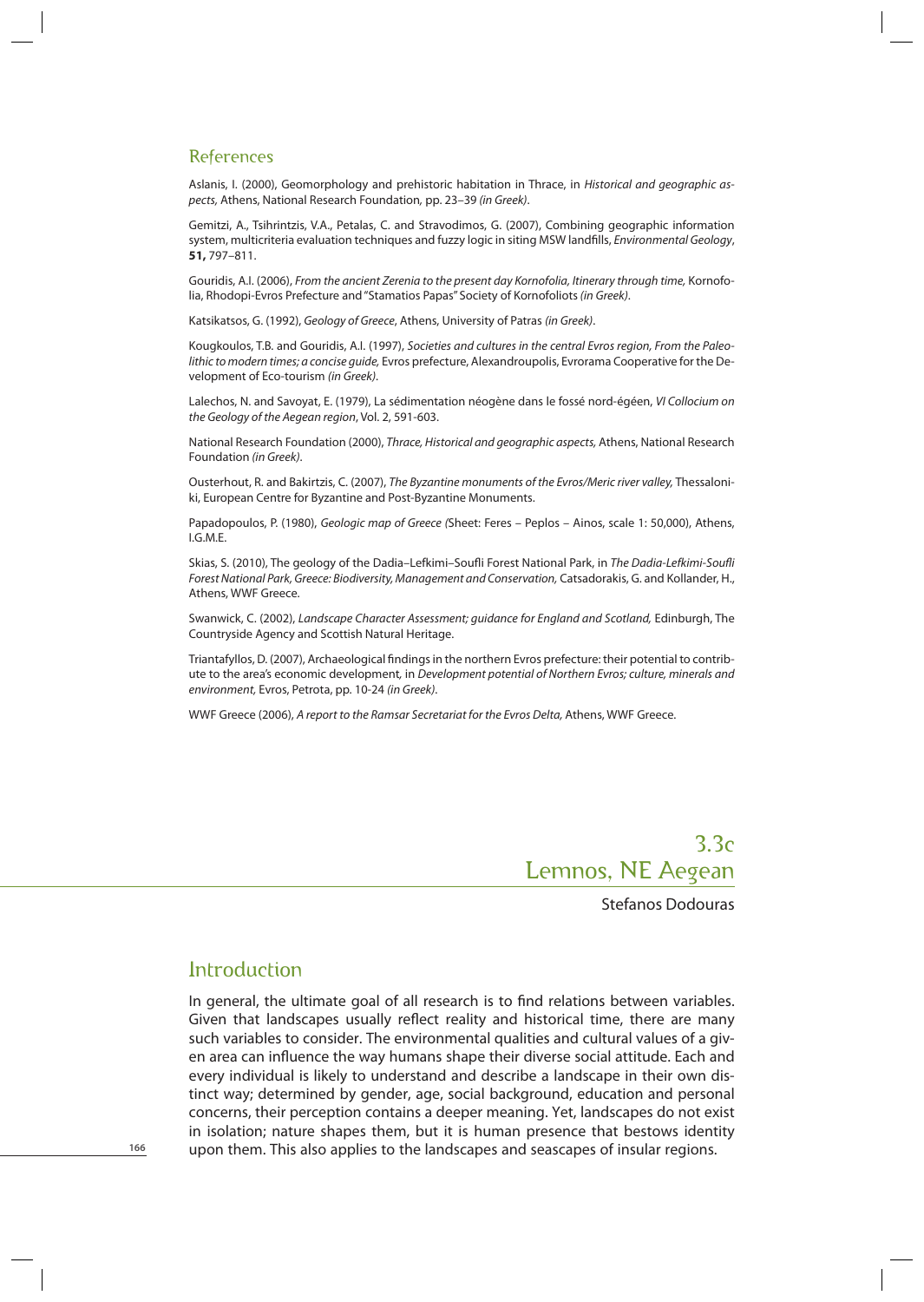The territory of Greece includes 6000 islands, a unique geo-morphological phenomenon on the European continent. Lemnos' key geographical position has determined not only its history, but also its landscapes. These landscapes, tangible signs of Lemnos' journey through time, reveal the richness of its natural environment, the daily activities of its people, different aspects of its socio-cultural life and several major historical events. However, the numerous –and inherently complex– sustainability issues involved in landscape conservation and management result in a high degree of uncertainty, since important parameters tend to be ignored. Thus, the issue of how to develop a decision support tool to rationalise and facilitate the complicated management process is an area that requires further investigation.



Fig. 3.12: Louri beach. The ruins of the oldest human settlement in the Aegean have recently been unearthed by archaeologists excavating at Louri beach

# General description

Lemnos is the eighth largest Greek island. Its history dates back to the Bronze Age and the rural community of Poliochni. After the destruction of Poliochni, several tribes (including the Sintians, Minyans and Pelasgians) settled on the island. The Achaean army also stopped off on Lemnos on its way to Troy. Between 510 and 166 BC, Lemnos was occupied by the Athenians, Persians, Spartans, Macedonians and the Romans, who eventually offered Lemnos back to the Athenians. Lemnos remained under Athenian rule until the second century AD. During this period, Lemnos served as Athens' granary, as it would later serve as Constantinople's during Byzantine times. Over the centuries that followed, Lemnos would be ruled by the Byzantines, Venetians, Franks and Genoese until the island became part of the Ottoman Empire in 1479. Lemnos was finally liberated in 1912, and formally became part of Greece in 1914. After the Asia Minor disaster of 1922, a considerable number of Greek refugees settled on the island. In 1941, the Nazis occupied Lemnos. When the Greek Civil War broke out shortly after their departure in 1944, Lemnos became a place of exile for the 'non-compliant'. By the end of the twentieth century, slow economic development and social progress had led to mass migration, primarily to Egypt, America and Australia (Arg. Moschidis Academic Association, 2008).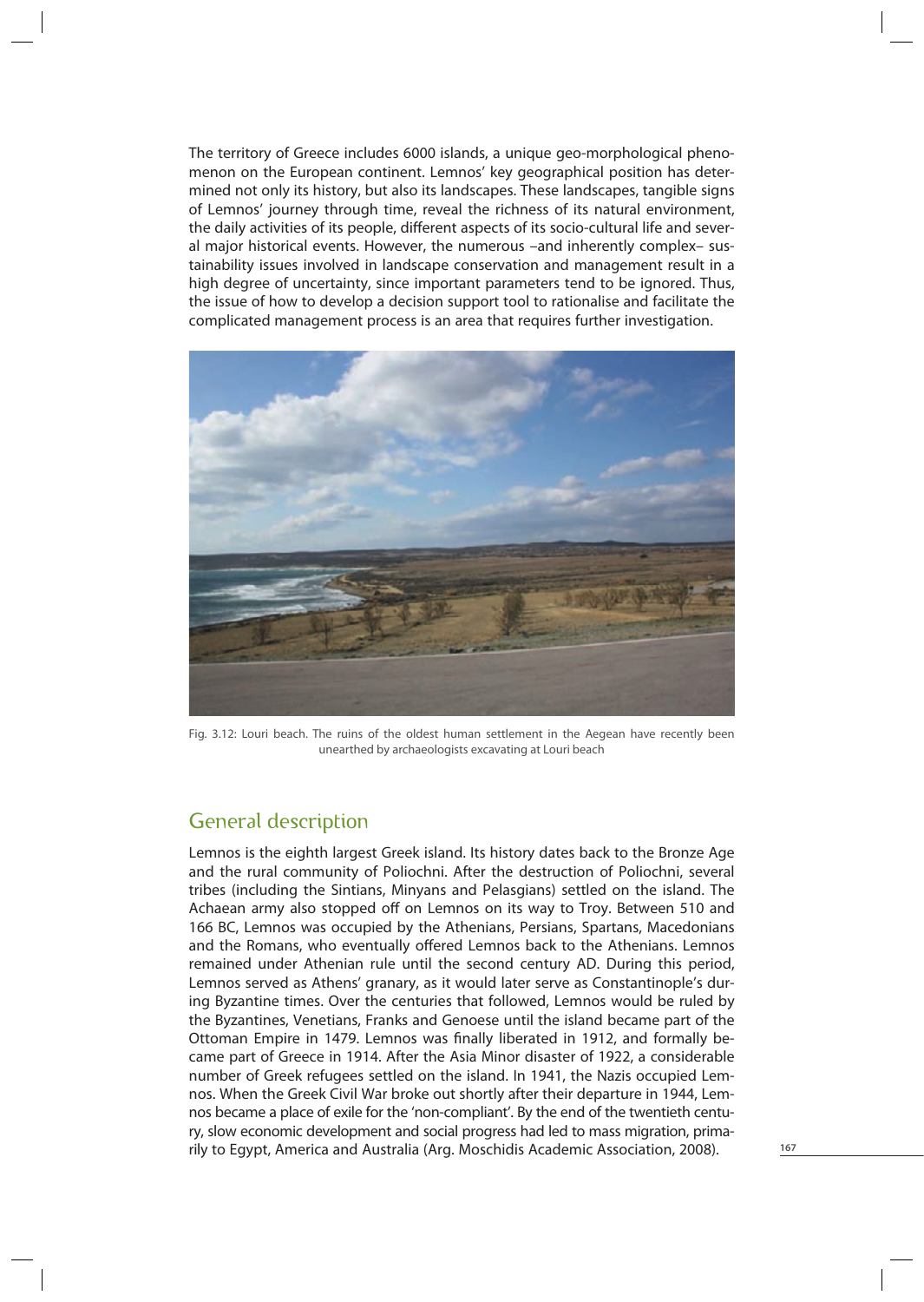Lemnos belongs to the purely insular Region of the North Aegean, and along with Agios Efstratios forms the Regional Department (formerly County) of Lemnos, which used to be part of the Prefecture of Lesvos (Fig. 3.13). The decline of Lemnos' population began with the end of the Greek Civil War (NSSG, 1930; 1964; 1978; 1994; 2004). The rate of population decline reached its highest point in 1971, while in 1981 the island had a resident population of 15 721 people. In 2001, Lemnos had a population of approximately 18 000 inhabitants, with Myrina being the largest municipal department with 7488 inhabitants.



Fig. 3.13: Lemnos belongs to the purely insular Region of the North Aegean

In comparison to other Aegean islands, Lemnos is characterised by an intense horizontal relief, absence of limestone cliffs, low land formations, medium inclines and intense human intervention, i.e. agriculture and livestock (Panitsa et al., 2003). In the semi-mountainous western part of the island, the terrain ranges from flat to hilly and is mostly covered by evergreen vegetation. On the east side, the lack of trees combined with cultivated land forms dominant landscapes, with many villages surrounded by flat grazing plains (Kazolis, 2006; 2009). Also, some of the largest and well-preserved Mediterranean wetlands<sup>5</sup> are to be found on Lemnos (Catsadorakis and Paragamian, 2007) including lakes, wetlands, coastal marshes and shallow bay waters that form landscapes of significant ecological and aesthetic value (Figs. 3.14 and 3.15).

<sup>5</sup> These wetlands constitute an excellent environment for providing food and shelter for rare and endangered species of flora [e.g. amaryllis (suaeda maritima), wild viola (mathiola incana), wild daisies (anthemis tomentosa), wild saffron (crocus cartwrightianus), etc.] and fauna [e.g. herons, pelicans, gulls, flamingos, wild geese, etc.].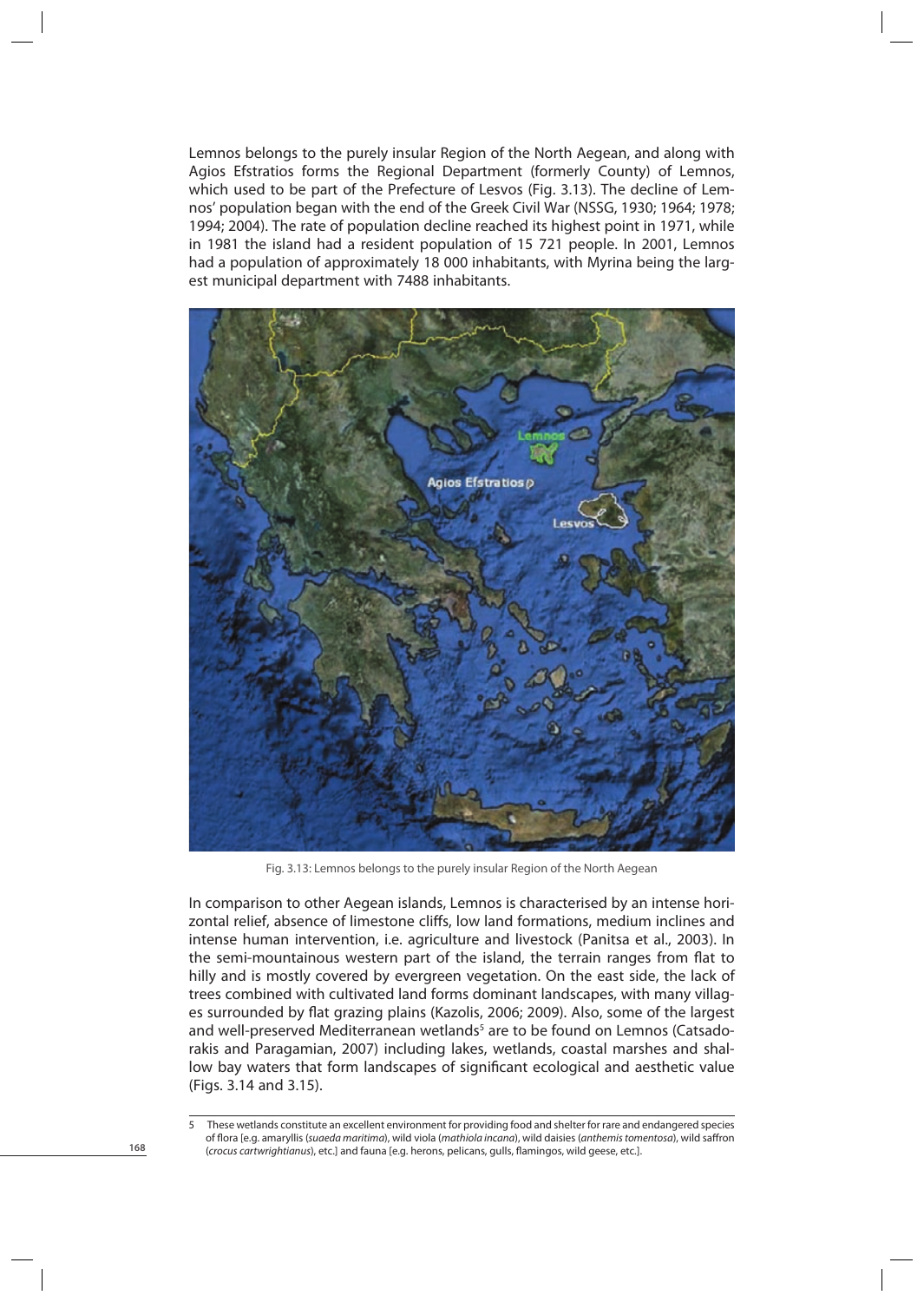

Fig. 3.14: Lemnos' wetlands (top left corner) are dynamic elements that alter the landscape seasonally and play an important role in shaping the microclimate, maintaining the biodiversity and supporting local communities and cultures. Also, many parts of the island have been declared significant wildlife refuges (top right corner). The designated Natura 2000 areas (bottom left and right corner) have been classified as Special Protected Areas (SPA) and Sites of Community Interest (SCI) in accord with, respectively, the EU Directives on Habitats and Birds



Fig. 3.15: The light and dark green areas indicate transitional woodland and evergreen vegetation respectively, while olive green areas represent pasture land. The light and dark yellow areas indicate non-irrigated arable land and complex cultivation patterns respectively, whereas areas in brown stand for land principally used for agriculture. Lemnos airport is shown in light purple, mineral extraction sites in dark purple, and urban areas in red. The blue areas indicate coastal lagoons, whereas inland marshes and salinas are shown in blue grey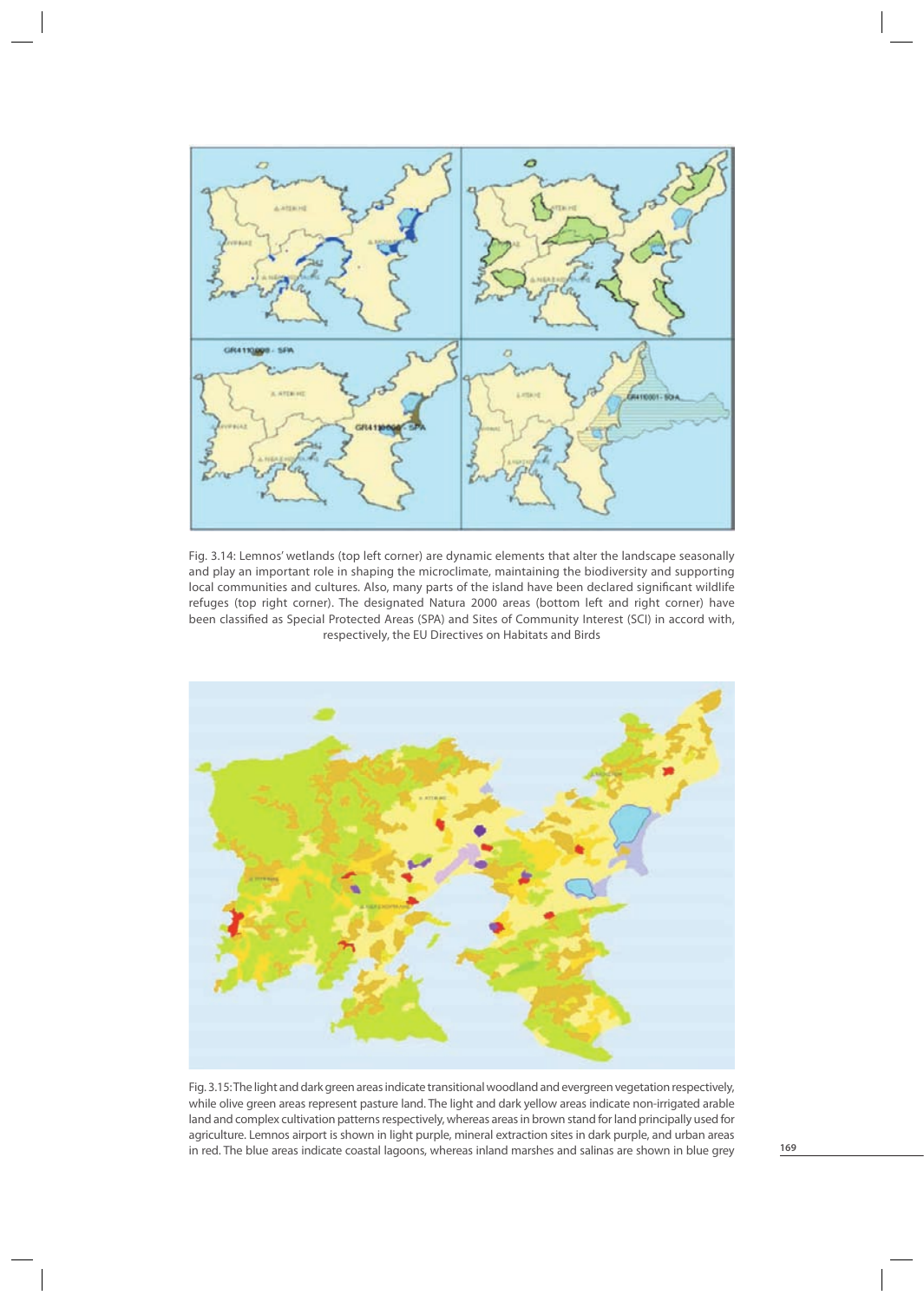The local architecture is inextricably linked with the island's landscapes in terms both of raw materials and style (e.g. masonry is evident), while 18 villages have been declared traditional settlements (Presidential Decree 208/D/2002). Also, one of the main products of the architecture of the local cattle breeders are the mandres [pens] made of natural local materials (stone, wood and canes), whereas their building technique remains unchanged, reflecting the unchanged needs that they serve (Sifounakis, 1993). Recently, however, boxy metal sheds (funded by EU subsidies) have begun to replace these traditional *mandres* in many parts of Lemnos, degrading the corresponding landscapes.

The island's socio-economic prospects have been more or less determined by the region's microclimate and geomorphology. Lemnos is known as the 'Anemoessa' [the windy isle] due to the strong winds that blow in the area, and the 'Amichthaloessa' [the hazy isle] due to its sudden weather changes (Nisson Periplous, 2009a; 2009b; 2009c). In antiquity, a special kind of clay known as Terra Lemnia became known as a cure-all. In the fifteenth and sixteenth centuries, European travellers and Ottoman decrees mention cheese, honey and wine as the main products of the island (Lowry, 2004). In fact, local people continue to use Lake Alyki's salt to make brine for the preservation of cheese. By the end of the nineteenth century, the eradication of piracy in the Aegean had allowed Lemnos to develop into an island with a considerable maritime trade which, along with fisheries<sup>6</sup>, had improved the living standards of the local population. Moreover, blacksmiths, tinkers, tanners, skinners and braziers could be found in many of Lemnos' villages; today, most of these traditional occupations live on only in local family names (Pravlis, 2003).

The prevailing element in Lemnos' culinary culture is its authentic relationship with the land. The island's volcanic soils, dry summers and limited rainfall contributed to the development of agriculture, stock raising and viticulture7 . Wheat, barley, sesame, dairy products, grapes, vegetables, seafood, game, honey and pasta are just some of the local products with a Protected Designation of Origin or which have been Designated Products of Superior Quality. Yet, intensive agriculture and overgrazing have influenced the types of habitats, since large parts of the island are now covered by herbaceous and shrub vegetation. Furthermore, Lemnos landraces are still under cultivation, especially by people in remote villages who retain their own seeds and use them mainly for their own consumption. Although landrace production is a rare and excellent example of community-based on-farm conservation and maintenance, it is a production system in crisis and the continuation of traditional cultivation is in the balance (Vetelainen et al., 2009).

Ten locations covering a sufficient range of the distinctive features of Lemnos' landscapes have been considered. One characteristic landscape from each of these ten locations was selected for further consideration (see Table 3.3 and Fig. 3.16).

The data collection phase involved, inter alia, a literature review, preliminary identification and consultation with experts in the field, collection of photographic data, field trips, pilot testing of one of the growing number of tools used in landscape research<sup>8</sup>, and follow-up interviews (see Table 3.4). At first, our reasoning moved from a general argument to deduce particular conclusions: i.e. contemporary pressures are leading to unparalleled changes in landscapes at a global level, while Greek landscapes are suffering neglect, misuse and –in many cases– irreversible destruction. Then, qualitative research assisted in gathering particular observations and moving from specific arguments to a general conclusion: i.e. the FSF of the LCA is, indeed, a useful tool for landscape research in the UK, but it has to be more temporal, flexible, narrative and participative in order to facilitate research worldwide.

<sup>6</sup> Lemnos is also known as 'Ampeloessa' [the isle of vines] due to its famous vineyards.

<sup>7</sup> The North Aegean is still one of the largest commercial fisheries in Greece.

<sup>8</sup> The Field Survey Form (FSF) of the Landscape Character Assessment (LCA) involves 2 stages and 6 steps (Scottish Natural Heritage and the Countryside Agency, 2002). For this study, the field survey (i.e. first stage, step 3) was employed and pilot tested (Dodouras et al., 2009).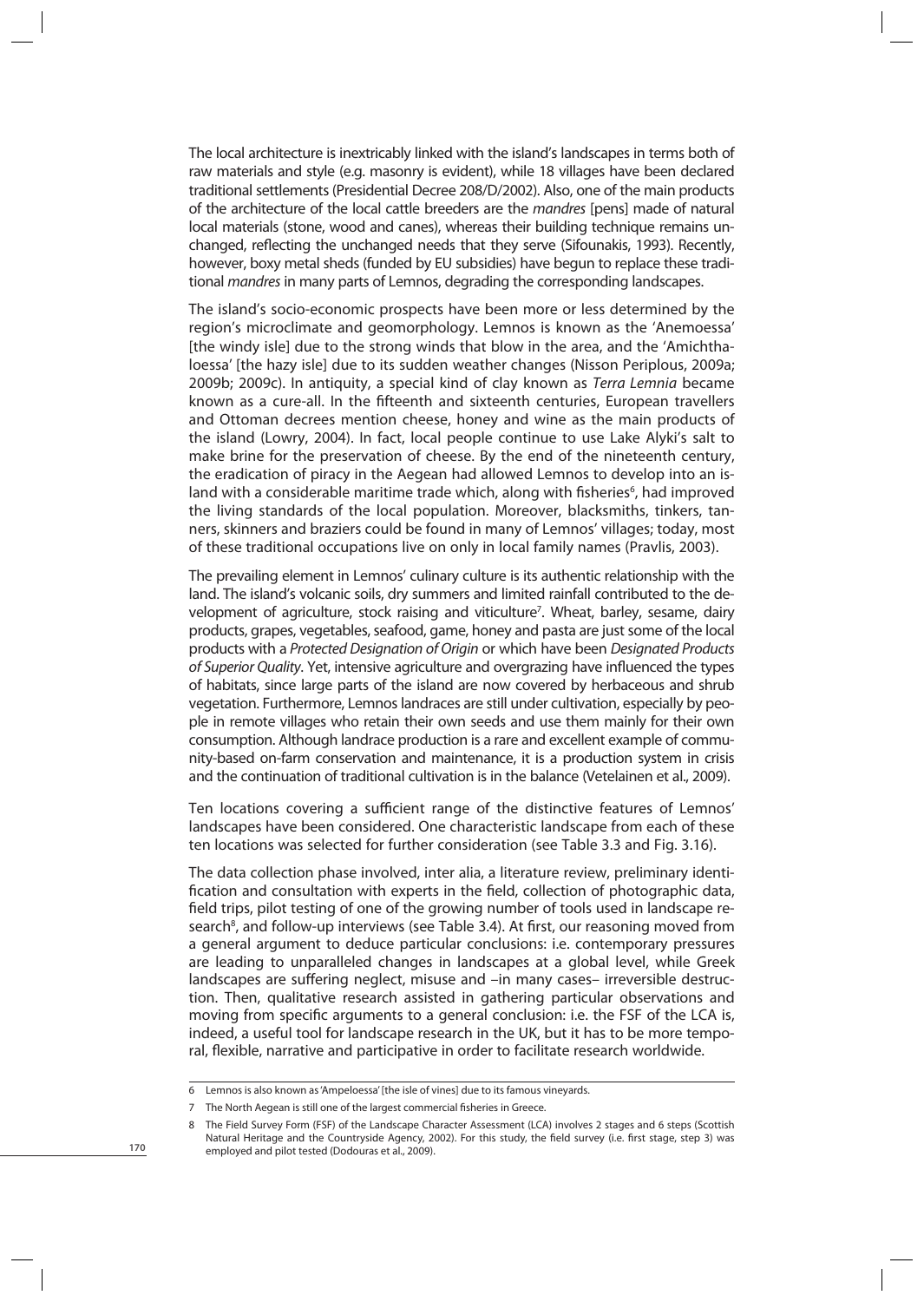| LOCATION/<br><b>TOPONYM</b>                          | LAND-<br><b>SCAPE</b><br>CODE | <b>DOMINANT</b><br>TOPO-<br><b>GRAPHY</b>                                       | LAND-<br><b>SCAPE</b><br><b>TYPE</b> | <b>DOMINANT</b><br>LANDCOVER                                                                                                                          | RARITY                                                                                                                                                                        | <b>VISUAL</b><br><b>ASSESSMENT</b>                       |                                                                                                                                                                                                                                                       |
|------------------------------------------------------|-------------------------------|---------------------------------------------------------------------------------|--------------------------------------|-------------------------------------------------------------------------------------------------------------------------------------------------------|-------------------------------------------------------------------------------------------------------------------------------------------------------------------------------|----------------------------------------------------------|-------------------------------------------------------------------------------------------------------------------------------------------------------------------------------------------------------------------------------------------------------|
| Myrina –<br>Plati<br>(outskirts)                     | 1                             | Lowlands,<br>undulate                                                           | L.u.Z.g.                             | Settlement, ur-<br>ban, ancient<br>structures,<br>shrubs and<br>herbaceous<br>vegetation                                                              | Rare, this landscape<br>determines the<br>character of the is-<br>land. Not rare, same<br>patterns of urban<br>sprawl can be ob-<br>served in most<br>Greek urban<br>centres. | P: Strong<br>T: Textured<br>C: Diverse                   | Anarchic town<br>planning (Myrina's<br>outskirts), degradation<br>of ancient monu-<br>ments (Castle and<br>Cape Petasos), loss<br>of identity (local<br>architecture), mass<br>tourism (Romeikos<br>Gialos) and<br>urbanisation<br>(Tourkicos Gialos) |
| Agios Ioan-<br>nis (Kaspa-<br>kas Bay)               | $\overline{2}$                | Lowlands,<br>undulate                                                           | L.u.Z.q.                             | Dry stone<br>walls, arable,<br>rough grazing,<br>phrygana,<br>meadows                                                                                 | Rare, Karvounolakka<br>Beach, unspoiled<br>landscape. Not rare,<br>adverse effects of<br>scattered settle-<br>ments, mass tour-<br>ism, high land prices                      | P: Broken<br>T: Rough<br>C: Diverse                      | Building/construction<br>activities taking place<br>outside the confines<br>of statutory town<br>plans, secondary<br>homes                                                                                                                            |
| Cape<br><b>Mourtzouflos</b>                          | 3                             | Lowlands,<br>hilly,<br>shrubs &<br>herbaceous<br>vegetation                     | L.h.R.n                              | Dry stone<br>walls, rough<br>grazing, vine(s)                                                                                                         | Rare, although boxy<br>metal sheds have<br>recently started re-<br>placing the tradition-<br>al pens                                                                          | T: Very<br>rough<br>C: Simple                            | P: Dominant Construction of boxy<br>metal sheds,<br>unrestricted access,<br>waste management,<br>and wind parks                                                                                                                                       |
| Inland sand<br>dunes.<br>Ammothines                  | 4                             | Lowlands,<br>undulate,<br>open spac-<br>es with lit-<br>tle or no<br>vegetation | L.u.X.n.                             | Dry stone<br>walls, rough<br>grazing                                                                                                                  | Inland sand<br>dunes are a rare<br>phenomenon in<br>Greece and the Eu-<br>ropean continent                                                                                    | P: Strong<br>T: Smooth<br>C: Simple                      | Unrestricted access                                                                                                                                                                                                                                   |
| Hephaestia                                           | 5                             | Lowlands,<br>undulate,<br>shrubs &<br>herbaceous<br>vegetation                  | L.u.R.t.                             | Dry stone<br>walls, arable,<br>rough grazing,<br>cereal(s),<br>vine(s),<br>traditional<br>buildings                                                   | Rare, two important<br>archaeological sites<br>while traces of<br>human activities are<br>evident                                                                             | P: Broken<br>T: Textured<br>C: Diverse                   | Multifunctional<br>landscape, i.e. coastal<br>meadows, lowland<br>plain, range of soft<br>hills, overgrazing                                                                                                                                          |
| Chortarolimni                                        | 6                             | Lowlands,<br>flat,<br>wetlands                                                  | L.f.W.n.                             | Phrygana,<br>grassland,<br>meadows                                                                                                                    | Rare, ecosystems<br>that include<br>interesting habitats                                                                                                                      | P: Broken<br>T: Textured<br>C: Diverse                   | Uncontrolled waste<br>dumps, illegal<br>hunting, uncontrolled<br>access, intensification<br>of traditional activities                                                                                                                                 |
| Poliochni                                            | $\overline{7}$                | Lowlands,<br>undulate                                                           | L.u.G.t.                             | Dry stone<br>walls, arable,<br>rough grazing,<br>farm buildings, of a landscape<br>settlement,<br>farms, military                                     | Rare, the undulating<br>topography creates<br>two different types                                                                                                             | P: Broken<br>T: Textured<br>C: Diverse                   | Abandonment of<br>traditional activities,<br>population ageing<br>and decline, illegal<br>hunting                                                                                                                                                     |
| Pedino Bay                                           | 8                             | Lowlands,<br>flat, hetero-<br>geneous<br>agricultural<br>areas                  | L.f.G.q.                             | Farm build-<br>ings, settle-<br>ment, improved<br>pasture,<br>cereal(s)                                                                               | Rare, scenic harbour,<br>coastal meadows,<br>old, rural and<br>deserted<br>settlements                                                                                        | P: Broken<br>T: Textured<br>C: Diverse                   | Abandonment of<br>traditional activities,<br>population decline,<br>urban sprawl                                                                                                                                                                      |
| Fakos<br>Peninsula                                   | 9                             | Lowlands,<br>undulate,<br>pastures                                              | L.u.P.n.                             | Dry stone<br>walls, fences,<br>arable, rough<br>grazing,<br>cereal(s)                                                                                 | Rare, Lemnos' par-<br>ticular natural and<br>cultural features are<br>reflected on Fakos'<br>"non-commercial"<br>landscapes                                                   | P: Strong<br>T: Rough<br>C: Simple                       | Abandonment of<br>traditional activities,<br>overgrazing,<br>unrestricted access                                                                                                                                                                      |
| Mt Kakavos<br>(chapel of<br>Panagia<br>Kakaviotissa) | 10                            | Lowlands,<br>hilly,<br>shrubs &<br>herbaceous<br>vegetation                     |                                      | L.h.R.n. Ancient<br>structures,<br>traditional<br>buildings,<br>ecclesiastical,<br>dry stone walls,<br>fences, arable,<br>rough grazing,<br>cereal(s) | Rare, Mt Kakavos<br>dominates the<br>landscape. Traces of<br>prehistoric origin<br>and place of<br>worship (chapel)                                                           | P: Dominant Landfill site<br>T: Very rough<br>C: Diverse |                                                                                                                                                                                                                                                       |

Table 3.3: Characteristics of ten selected landscapes of Lemnos

.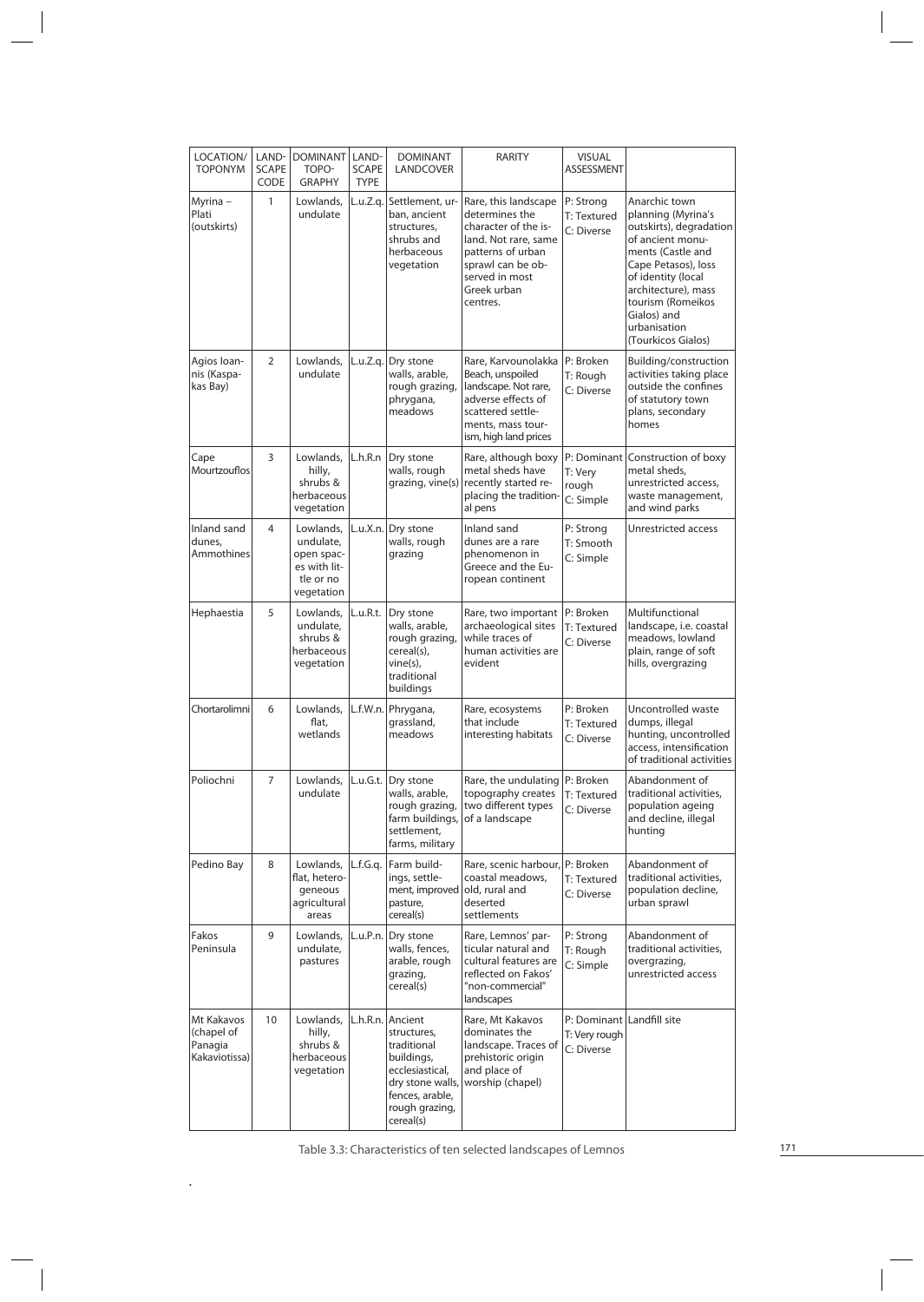

Fig. 3.16: Lemnos' ten characteristic landscapes selected for further consideration

| <b>Interviewee Group</b>                                  | <b>Interviewees</b> | <b>Comments</b>                                |  |
|-----------------------------------------------------------|---------------------|------------------------------------------------|--|
| Landscape Group 1                                         | Interviewee 01      | Farmer, Myrina (Pilot)                         |  |
| (e.g. farmers, stock breeders, etc.)                      | Interviewee 02      | Winemaker, Atsiki (Pilot)                      |  |
| Landscape Group 2                                         | Interviewee 01      | Public servant, Poliochni (Pilot)              |  |
| (e.g. local residents, tourists, etc.)                    | Interviewee 02      | Retired public servant, Myrina (Pilot)         |  |
| Landscape Group 3                                         | Interviewee 01      | Local development company, Myrina (Pilot)      |  |
| (e.g. councillors, practitioners, etc.)                   | Interviewee 02      | Academic, Myrina (Pilot)                       |  |
|                                                           | Interviewee 01      | Farmer, Fysini (actual)                        |  |
|                                                           | Interviewee 02      | Civil engineer, Myrina (actual)                |  |
|                                                           | Interviewee 03      | Farmer, Kodias (actual)                        |  |
|                                                           | Interviewee 04      | Fisherman, Nea Koutali (actual)                |  |
| Landscape Group 1<br>(e.g. farmers, stock breeders, etc.) | Interviewee 05      | Farmer, Myrina (actual)                        |  |
|                                                           | Interviewee 06      | Housekeeper, Myrina (actual)                   |  |
|                                                           | Interviewee 07      | Farmer, Propouli (actual)                      |  |
|                                                           | Interviewee 08      | Stock breeder, Dafni (actual)                  |  |
|                                                           | Interviewee 09      | Stock breeder, Sardes (actual)                 |  |
|                                                           | Interviewee 01      | Priest, Plati (actual)                         |  |
|                                                           | Interviewee 02      | Lighthouse keeper, Plaka (actual)              |  |
|                                                           | Interviewee 03      | Tourism, Kornos (actual)                       |  |
|                                                           | Interviewee 04      | Archaeologist, Thanos (actual)                 |  |
|                                                           | Interviewee 05      | Public relations consultant, Sardes (actual)   |  |
| Landscape Group 2                                         | Interviewee 06      | Tourism, Myrina (actual)                       |  |
| (e.g. local residents, tourists, etc.)                    | Interviewee 07      | Photographer, Myrina (actual)                  |  |
|                                                           | Interviewee 08      | Photographer, Myrina (actual)                  |  |
|                                                           | Interviewee 09      | Journalist, Myrina (actual)                    |  |
|                                                           | Interviewee 10      | Marketing consultant, Atsiki (actual)          |  |
|                                                           | Interviewee 11      | Self-employed, Myrina (actual)                 |  |
|                                                           | Interviewee 12      | Self-employed, Agios Ioannis (actual)          |  |
| Landscape Group 3 (e.g. councillors,                      | Interviewee 01      | Local development company, Myrina (actual)     |  |
| practitioners, etc.)                                      | Interviewee 02      | Agricultural cooperative of Atsiki (actual)    |  |
|                                                           | Interviewee 03      | Agricultural cooperative of Atsiki (actual)    |  |
|                                                           | Interviewee 04      | County of Lemnos, Myrina (actual)              |  |
|                                                           | Interviewee 05      | Municipal Councillor (former), Myrina (actual) |  |
|                                                           | Interviewee 06      | Municipal Councillor, Moudros (actual)         |  |
|                                                           | Interviewee 07      | Municipal Councillor, Moudros (actual)         |  |
|                                                           | Interviewee 08      | Municipal Councillor, Nea Koutali (actual)     |  |
|                                                           | Interviewee 09      | Municipal Councillor, Nea Koutali (actual)     |  |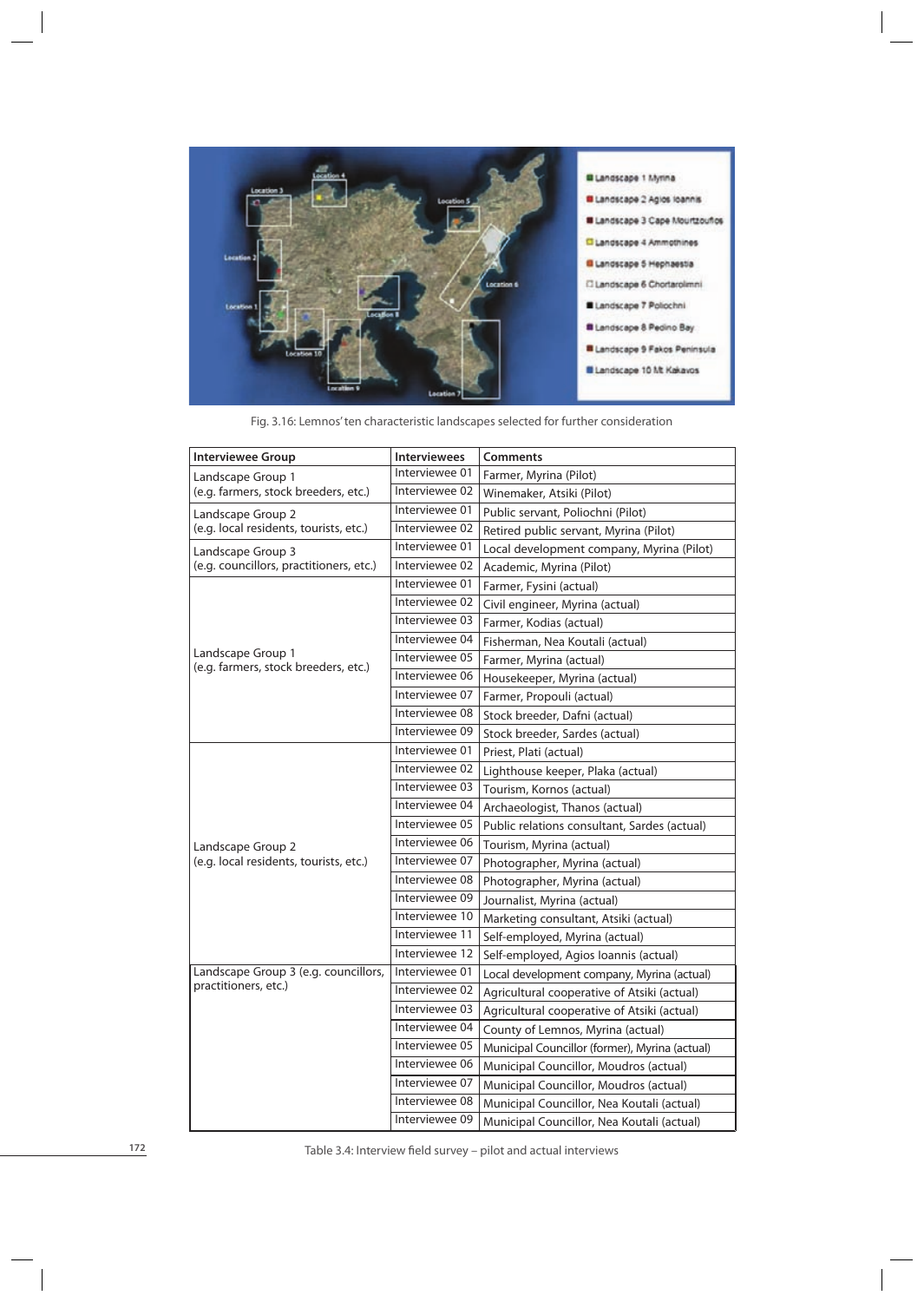# Characteristic landscapes

Land use changes are leading to unprecedented modifications in landscapes, ecosystems and the environment. Urban areas are growing fast, mainly at the expense of agricultural land, changes in social structures are altering rural landscapes, and coastal areas are being spatially restructured to accommodate tourism activities (EEA, 2010). With so many different stages and levels of development, even islands with great potential struggle to disassociate sustainability from the one-dimensional development by tourism.

Landscapes are 'places of memory' –both tangible and intangible– that people use to give meaning to the world they live in. In its broader sense, natural and cultural heritage is associated not only with the physical structures, but also with the entire landscape of a given area –e.g. past events, artistic productivity, historic sites, traditional villages and the people themselves. It is believed these tangible and intangible elements of Lemnos' landscapes are best reflected in the ten selected landscapes.

# *Landscape 1 – Myrina*

Myrina's architectural heritage includes its castle, which is one of the best preserved in the Aegean and separates its seashores into the Romeikos and Tourkikos Gialos. A clustered settlement form can be observed on these seashores, but the settlement forms become more scattered in the outskirts of Myrina. Myrina was examined from five viewpoints. The area's topography is rolling lowland with a couple of small plateaus in the northern and southern parts of the town. Cape Petasos, Plati Bay, the castle, the seashores, the local architecture and the vineyards are all distinct features of a 'rare' landscape. However, Myrina's landscape can also be regarded as 'not rare', given that other dominant features (e.g. traffic, residential development sweeping away the local architectural identity etc.) can be observed in most Greek cities.



Fig. 3.17: The outskirts of Myrina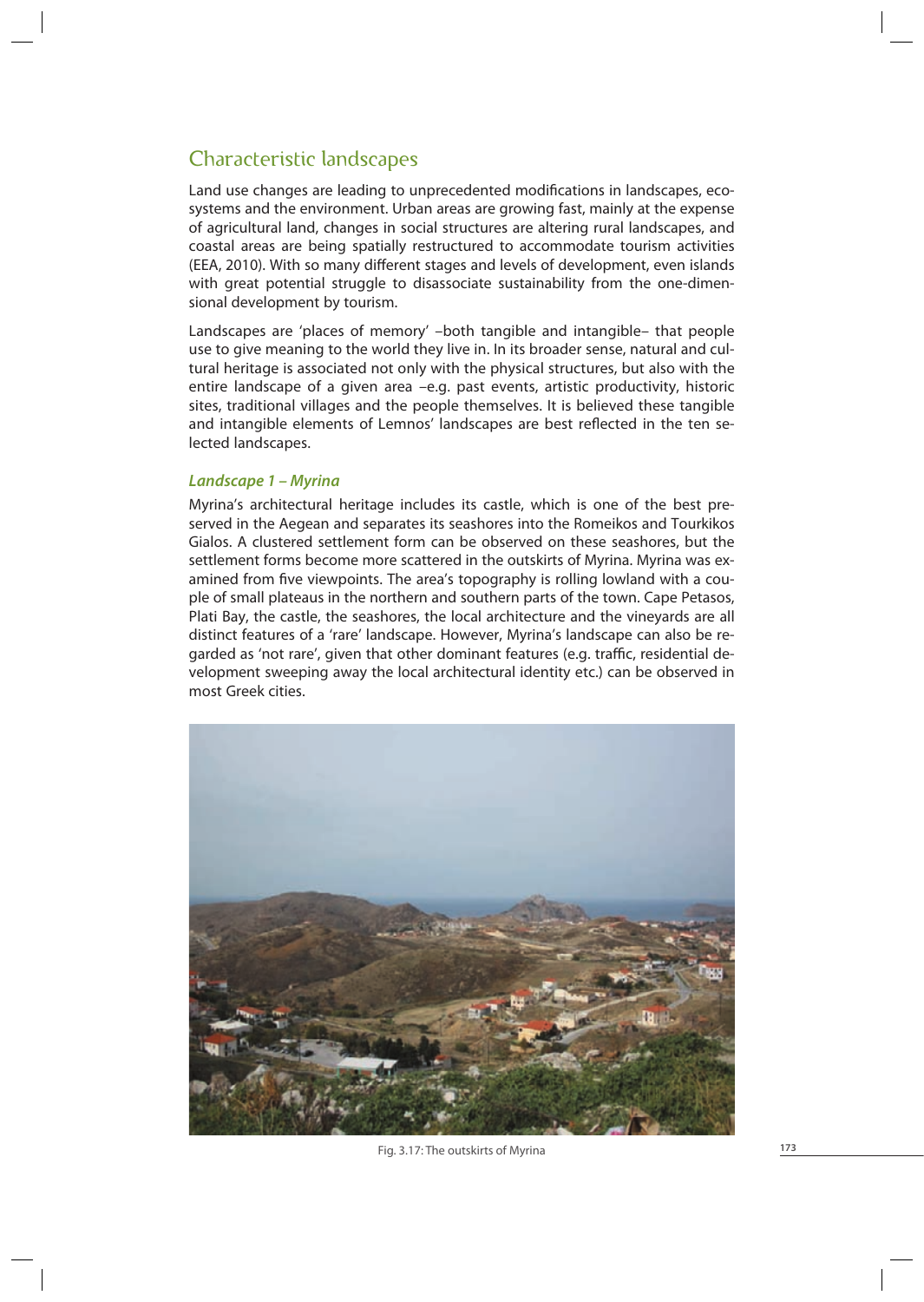#### *Landscape 2 – Agios Ioannis*

The village of Agios Ioannis, in the western part of the island, was named after a nearby chapel. Just a few minutes away from Agios Ioannis, the road ends near Karvounolakka beach. A narrow valley, two small waterfalls which have created ponds and amphibian habitats, some cottages, secluded 'private' bays and rare visual compositions –i.e. a stunning natural landscape– is all Karvounolakka has to offer. The small army of tourists that visit Lemnos every year are not attracted to this colourful and unspoiled landscape. Agios Ioannis was examined from six viewpoints. At first, it looks like a vacant rolling coastal valley, while in Karvounolakka there is a strong feeling of remoteness. The topography is undulating, with several barren and bushy hills surrounding the coastline.



Fig. 3.18: Cultivated land and stone benches are characteristic features of many villages on the island; Agios Ioannis

### *Landscape 3 – Cape Mourtzouflos*

Cape Mourtzouflos is not a particularly special area, either geographically or geologically. With the exception of some traditional pens, which unintentionally create certain symbolic features, there are no human settlements in the area. The military radars, wind turbines (some already derelict) and the construction of a new sanitary landfill site are the only human interventions in the area. This rough grazing area is a 'rare' landscape, since the huge boulders that rise imposingly out of the sea, the low vegetation and rocky formations add to its wild beauty and eerie colours. Cape Mourtzouflos was examined from four viewpoints that justify the view that it is a remote and extreme landscape (perhaps, the term 'landscape of exclusion' is more suitable) with an undulating topography.



Fig. 3.19: Cape Mourtzouflos' wild beauty and eerie colours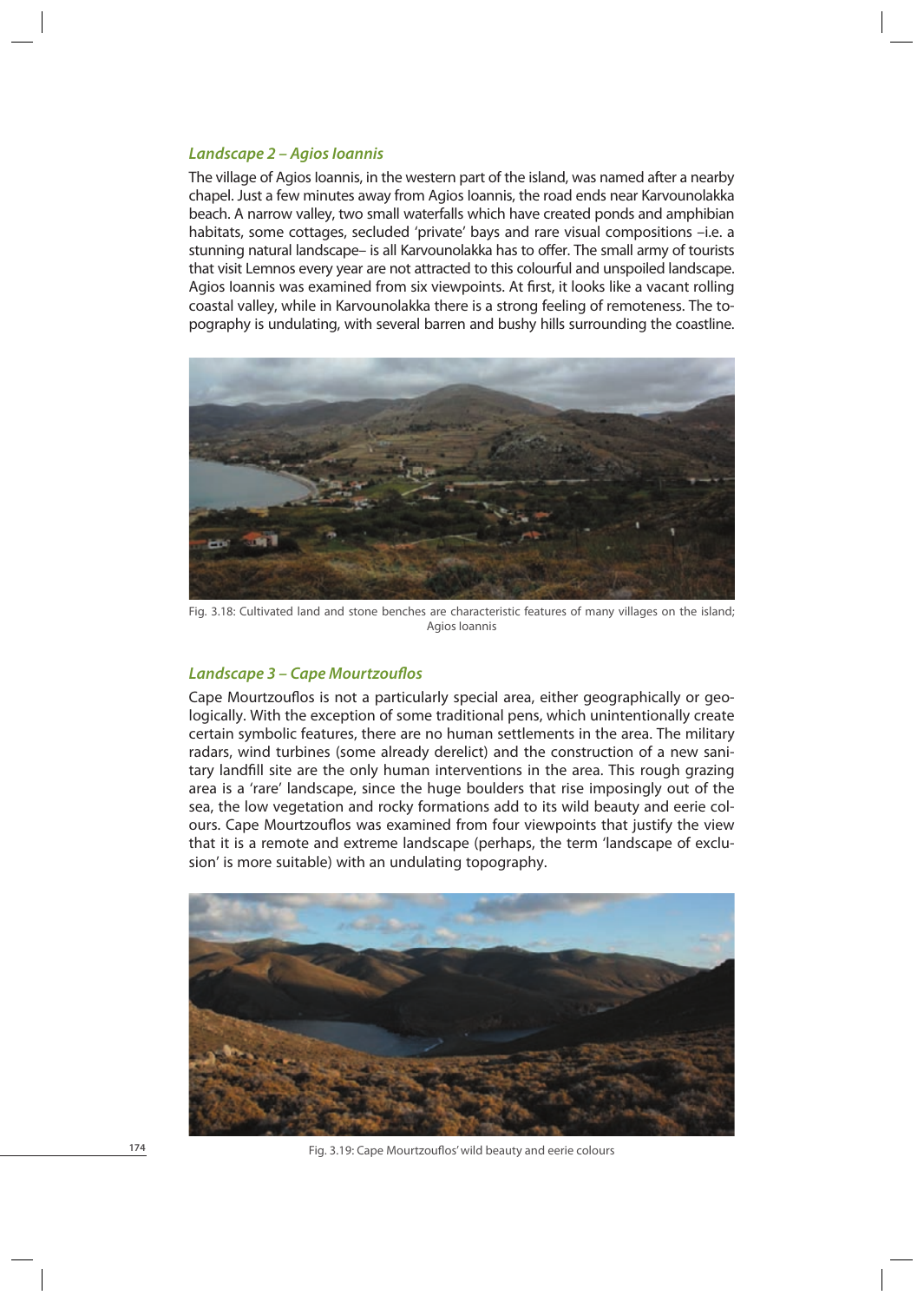## *Landscape 4 – Ammothines*

Many of Lemnos' landscapes are of rare natural beauty due to limited human interventions. Ammothines (the name means 'inland sand dunes') is such a place. This is a peaceful landscape that resembles an African desert. Other dominant landscape elements in the surrounding hills include farm buildings, dry stone walls and the ruins of a small fortress on Gomati beach. A large number of plants (including wild olives, oleander, spach and sand lily) and animals (including wild rabbits, waterfowl, reptiles, spiders, rodents and insects) have colonised the area. Ammothines is a remote landscape whose undulating topography was examined from three different viewpoints.



Fig. 3.20: Ammothines: the landscape resembles an African desert

# *Landscape 5 – Hephaestia*

Hephaestia is a rare landscape with an undulating and rolling topography, coastal meadows and a narrow valley. Tigani Bay, with its entrance silted up, is a shallow and brackish coastal lagoon. The Temple of Kaveiria near Hephaestia staged spiritual ceremonies related to nature and fertility. The Sirens, divinities of the ancient Greek underworld, as well as remains of the sanctuary of the Great Goddess Lemnos are among the most important ancient structures that have been excavated in Hephaestia and Kaveiria. Hephaestia was examined from six different viewpoints. Traces of human activities –namely agriculture (terracing), viticulture, stock breeding (pens) and mass tourism (deserted hotel complex in Kaveiria)– are also evident.



Fig. 3.21: Hephaestia, Panorama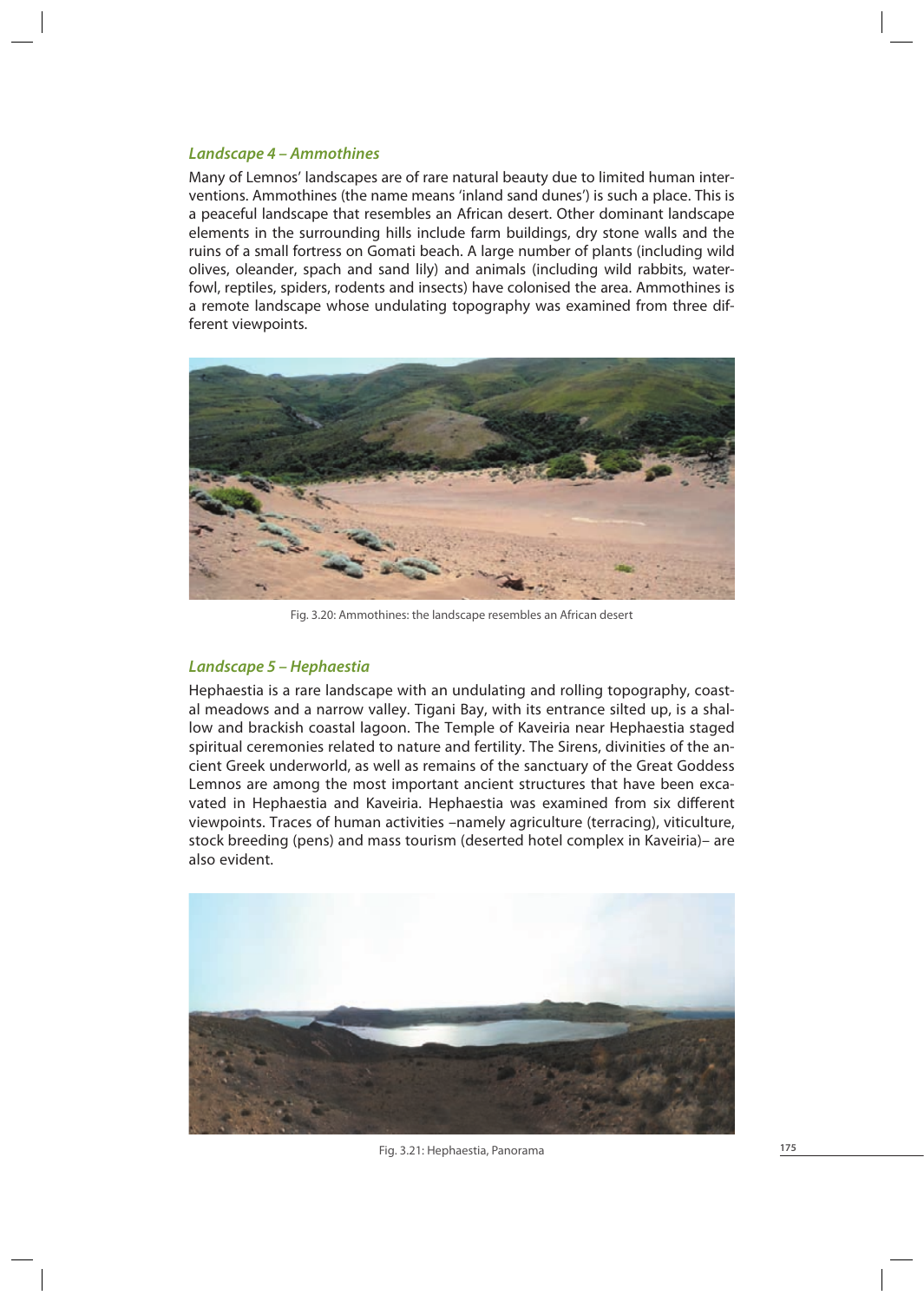#### *Landscape 6 – Chortarolimni*

Chortarolimni is surrounded by the soft hills of eastern Lemnos, pens, terraces, reed beds and farmhouses, which create a minimal insular landscape. This seasonal coastal brackish marsh has a natural beauty which remains unknown to many and, evidently, unappreciated by some, since rubbish, tyres and scrap iron can be found dumped in Chortarolimni. Ecosystems that can be identified in the area include interesting habitats for endangered and migratory species of fauna as well as important species of flora. This rolling lowland landscape with its flat plain topography, grasslands and coastal meadows was examined from four viewpoints. Other dominant landscape elements include pens, military structures, the remains of a petrified forest and dry stone walls.



Fig. 3.22: Chortarolimni, near the village of Κalliopi, is a brackish lake that dries up completely during the summer

#### *Landscape 7 – Poliochni*

Poliochni was examined from four different viewpoints. Poliochni's Neolithic settlement was discovered in 1930 and the finds that have come to light there are similar to those of Ancient Troy. The villages of Skandali and Fysini stand out for their traditional stone houses, while the monastery of Agios Sozon stands next to remote Louri beach. In contrast to the villages of south-western Lemnos, the simple lives of the residents of south-eastern Lemnos helped shape and preserve a simple, humble architectural style. The locals' main occupations are beekeeping and stock breeding, with agriculture being slowly abandoned. The local topography creates two dry valleys with two distinct types of patterned ground: the rolling lowland landscape of the archaeological site of Poliochni, and the pastures of the Fysini plain. The stone wells, stockyards, farmhouses built from dark volcanic stone, abandoned windmills, quiet pastures, windswept beaches and anti-fire zones constructed by the Greek Army on a nearby hill are some other dominant landscape elements.



Fig. 3.23: The stone wells, pens, farmhouses, windmills are the dominant landscape elements that surround the archaeological site of Poliochni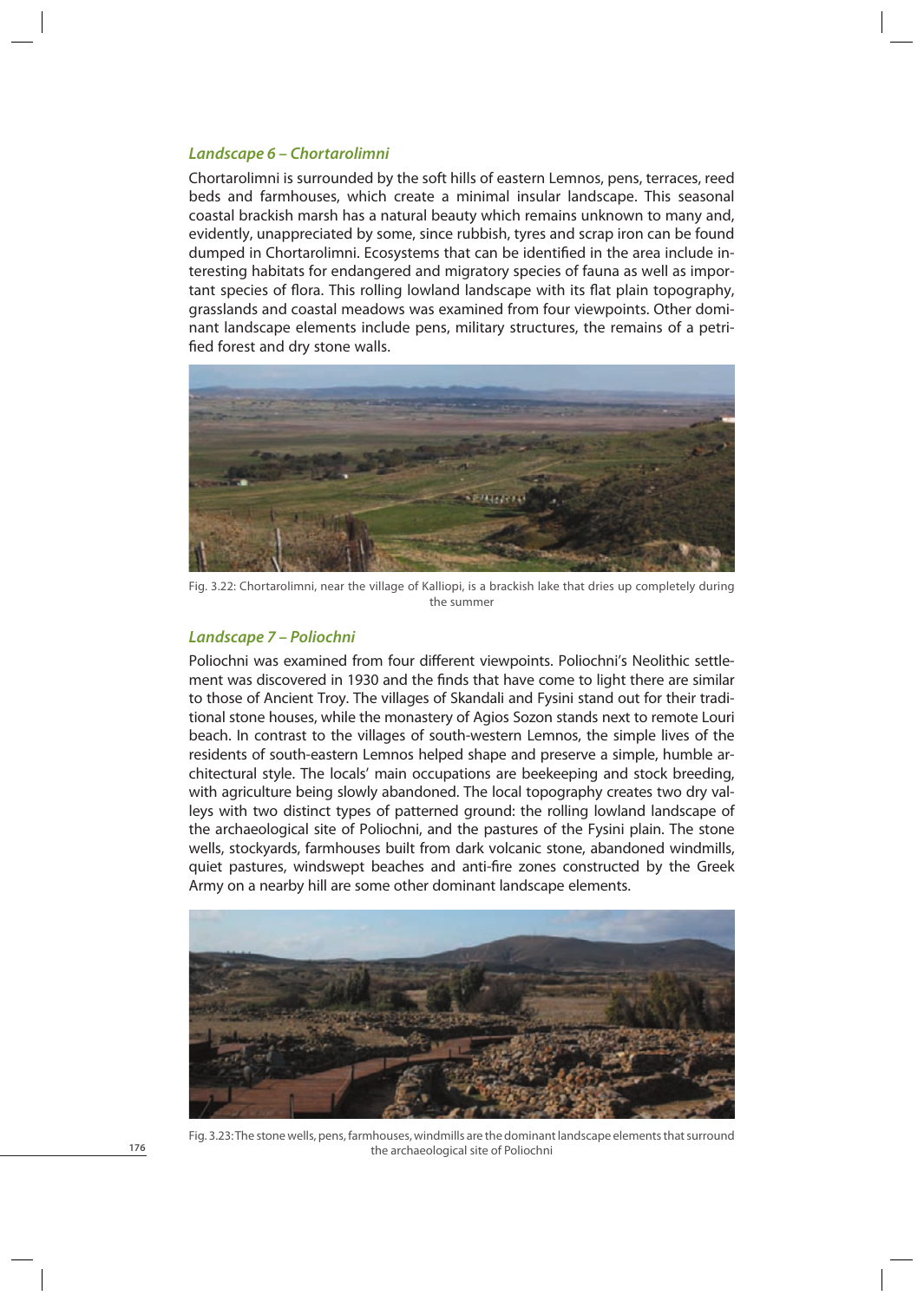# *Landscape 8 – Pedino Bay*

Pedino Bay was examined from four viewpoints. The area is perceived as both calm and vacant. Scattered settlements, electricity pylons, military camps, harbours, coastal meadows and pastures are the area's dominant landscape elements. Cereal cultivation, mussel and salted seafood production, livestock breeding and beekeeping (made possible by the abundance of thyme) are the locals' main occupations<sup>9</sup>. Many traditional stone houses of the once wealthy inhabitants of the villages that surround Pedino Bay are still in good condition. In Portianou, for instance, the house where Winston Churchill stayed during military operations in World War One is still standing, although Palaio Pedino, one of Lemnos' oldest villages, was destroyed after a catastrophic earthquake in 1968.



Fig. 3.24: Agkariones, overlooking an army camp and Pedino Bay, with the Moudros Gulf and Fakos Peninsula in the background



*Landscape 9 – Fakos Peninsula*

Fig. 3.25: Bucolic landscapes in Fakos

A narrow isthmus<sup>10</sup> connects the undulating Fakos Peninsula in south-western Lemnos with the rest of the island. Diapori is a small freshwater wetland that completely dries up during the summer season until winter rain refills it. Fakos is a protected wildlife habitat that was examined from six viewpoints. Access to Fakos is not easy, but its rough dirt roads lead to and reveal some impressive landscapes. This is a wild and tranquil country landscape with scattered –traditional and modern– farm facilities, a few cultivated fields, steep cliffs and remote beaches. The island's particular natural and cultural features are reflected in Fakos' rare and 'non-commercial' landscapes.

<sup>9</sup> Sponge fishing and processing was a thriving business in the area for decades. Today, natural sponges, fishing equipment and photos are on display in the Nea Koutali Maritime and Natural Sponge Museum.

<sup>10</sup> The East coast of the isthmus features the Vourlidia Bay, while the West coast is known as Kodias Bay.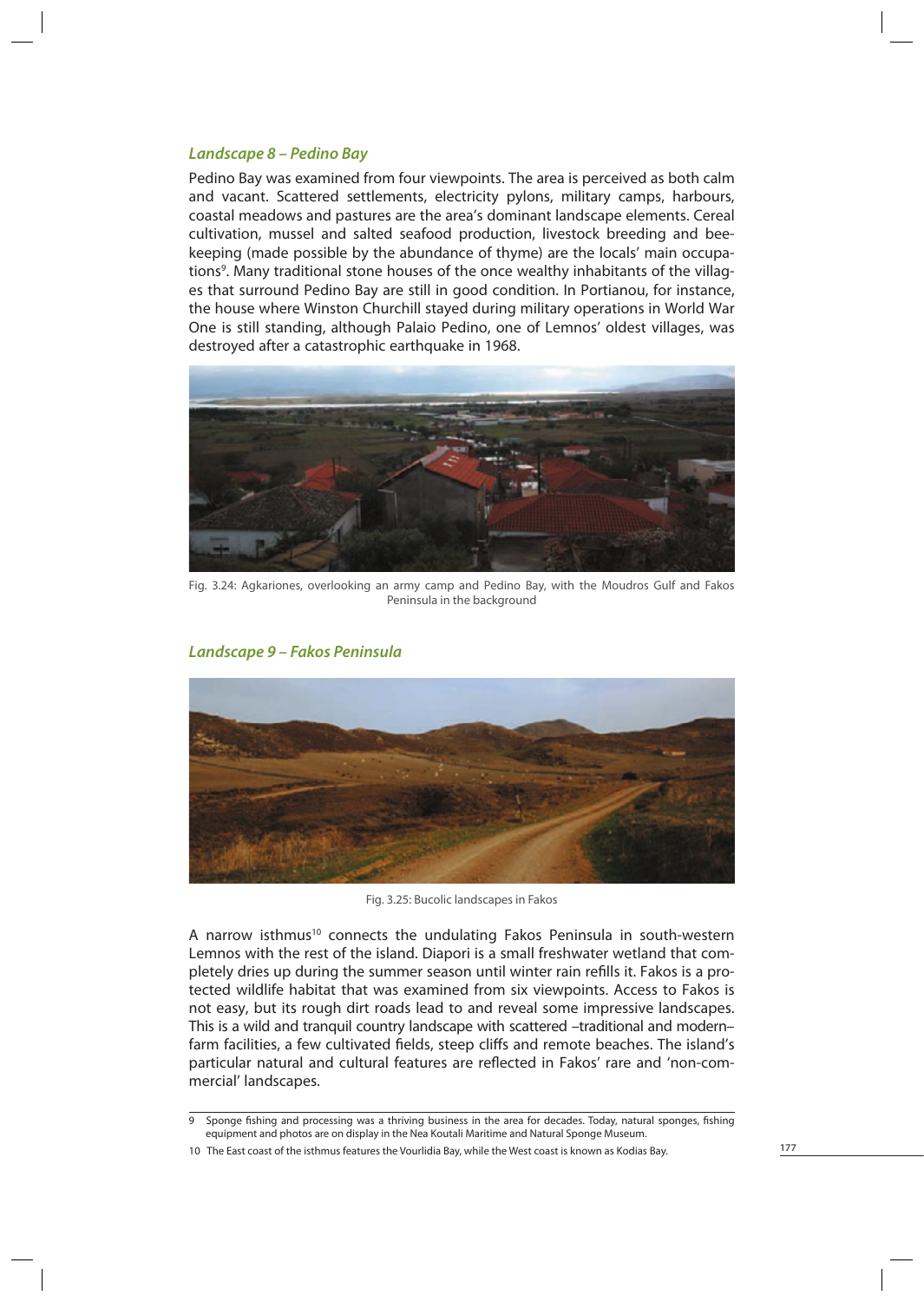#### *Landscape 10 – Panagia Kakaviotissa chapel*

The jagged silhouette of Mt Kakavos dominates the landscape in the south-western part of the island. Its undulating topography was examined from six viewpoints. It is a remote, semi-mountainous landscape with several steep hills surrounding a small plateau. A designated footpath, lined with wild vegetation, leads to a stone staircase where the chapel of Panagia Kakaviotissa stands. Agios Pavlos Bay, Moudros Gulf and Nevgatis beach are visible from there. Traces of prehistoric origin (artificial cavities, drilled holes, etc.) are visible along the way. The landscape around the roofless chapel has a mystic aura, with granite cliffs full of alcoves (most likely cells used by monks in the past) surrounding the chapel.



Fig. 3.26: Agios Pavlos Bay, Moudros Gulf and Fakos Peninsula, view from Mt Kakavos

# Management and conservation proposals

In general, the absence of land use planning or of its orderly execution, the existence of financial or legal incentives that have led to the wrong decisions, and onesided central planning leading to over-utilisation of the land resources are only some of the main threats facing landscapes today (EEA, 2010). However, landscape conservation and management cannot be governed solely by legislation and regulation; it must be extended to various sectors of socio-economic life. Landscapes are a vital component of sustainability, and as such strategic initiatives should include, inter alia, issues relating to (Hemingway, 2003; Jennings, 2004):

- Land use: e.g. improved planning, preservation of local architecture, coastline management, sustainable agriculture, etc.
- Waste treatment: e.g. re-use, recycling, disposal areas, etc.
- Tourism: e.g. traffic-free zones, support of local businesses, environmental practices for tour operators, etc.
- Cultural heritage: e.g. promotion of local history, marketing local produce, etc.
- Natural heritage: e.g. water management, renewable energy measures, etc.

Furthermore, certain tools should be developed to support a number of future actions (Eurostat, 1999; Council of Europe, 2000; European Commission, 2003), including:

- (i) Statutory tools: e.g. improved legislation on landscape, development of integrated approaches with regard to cultural and natural heritage, etc.
- (ii) Participatory tools: e.g. active involvement of local communities in the protection, management and planning of landscape, etc.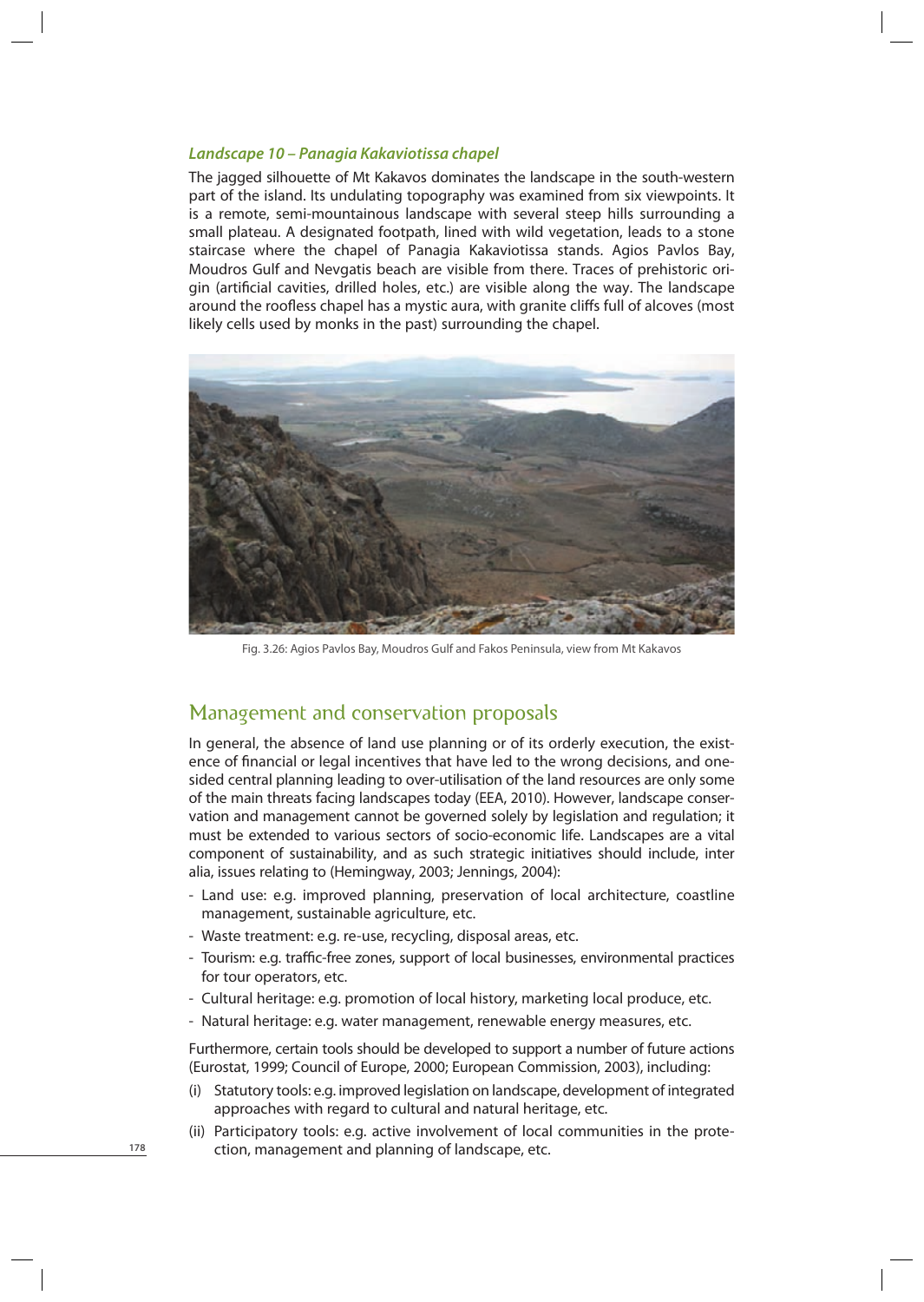- (iii) Training tools: e.g. training schemes and campaigns aimed at raising awareness of the specific nature of landscapes among concerned individuals and social groups, etc.
- (iv) Technical tools: e.g. promotion of the economic importance of landscapes, establishment of landscape observatories, etc.

When outdoors, people tend to think of landscapes as nearly everything they see. However, just as humans cannot be separated from nature, so nature cannot be separated from culture. Thus, landscapes are not just 'things'; they are dimensions that encompass aesthetics, feelings, collective memories, etc. A rocky mountain, a cultivated field, an archaeological site and a traditional village are much more than rocks, soil, ruins and narrow alleys. To put it plainly, treating Lemnos' landscapes as a mere segment of the economy is like putting the cart before the horse. In this respect, landscape management should be a constant learning process.

#### *Landscape 1 – Myrina*

The town centre seems to be in a state of permanent chaos due to several mixeduse development interventions. In Romeikos Gialos, the elegant 19th-century mansions create a belle époque atmosphere which is immediately dispelled by air and noise pollution (aircraft and *cafés*). Urban sprawl makes it difficult to clearly state where Myrina ends and Plati starts, and it has been alleged that further residential and tourist development is being considered on Cape Petasos. In addition, the iron gate of the castle's main entrance has collapsed, strong winds have scattered the waste bins inside this historical monument and, in some areas, deer in an advanced state of decomposition can be found. Moreover, certain ancient constructions are not easily accessible due to the lack of signs, lighting, walkways, etc. Myrina has been gradually changing, though not in a progressive way. Such change, which is seemingly welcomed, can irreversibly affect the locality. Strategic management plans relating to town planning, the preservation of cultural heritage and sustainable tourism are needed in order to cope with the aforementioned threats

#### *Landscape 2 – Agios Ioannis*

It is not easy to determine the type of Agios Ioannis' landscape. There are some remote places, but as more landscapes are being uncovered along the road network, the area increasingly looks like any other saturated tourist destination. Furthermore, local demands for waste management schemes, road signs and lighting, water management (i.e. construction of a dam), marine management (i.e. fisheries), statutory town plans and alternative forms of tourism remain unsatisfied. Change must supplement, rather than transcend and destroy, the current characteristics of the landscape. In Agios Ioannis, these characteristics should not be reflected in land prices, but rather in the area's natural and cultural values.

# **Landscape 3 – Cape Mourtzouflos**

Cape Mourtzouflos provides habitats for stock breeding and wildlife, along with a cultural record (sense of identity) of how people have lived and live now. However, the construction of new rural roads and modern pens, uncontrolled access, waste management and overgrazing are some of the main threats to the Cape's landscapes. Whatever the management needs of such areas may be, the consultative process is very important in order to enable everyone involved to discuss the sustainability priorities that would guide decision-making. Strategic interventions, effective participation, and technical assistance / expertise can guarantee that sustainable decisions –which preserve, restore or shape the landscape– are actually implemented on the ground.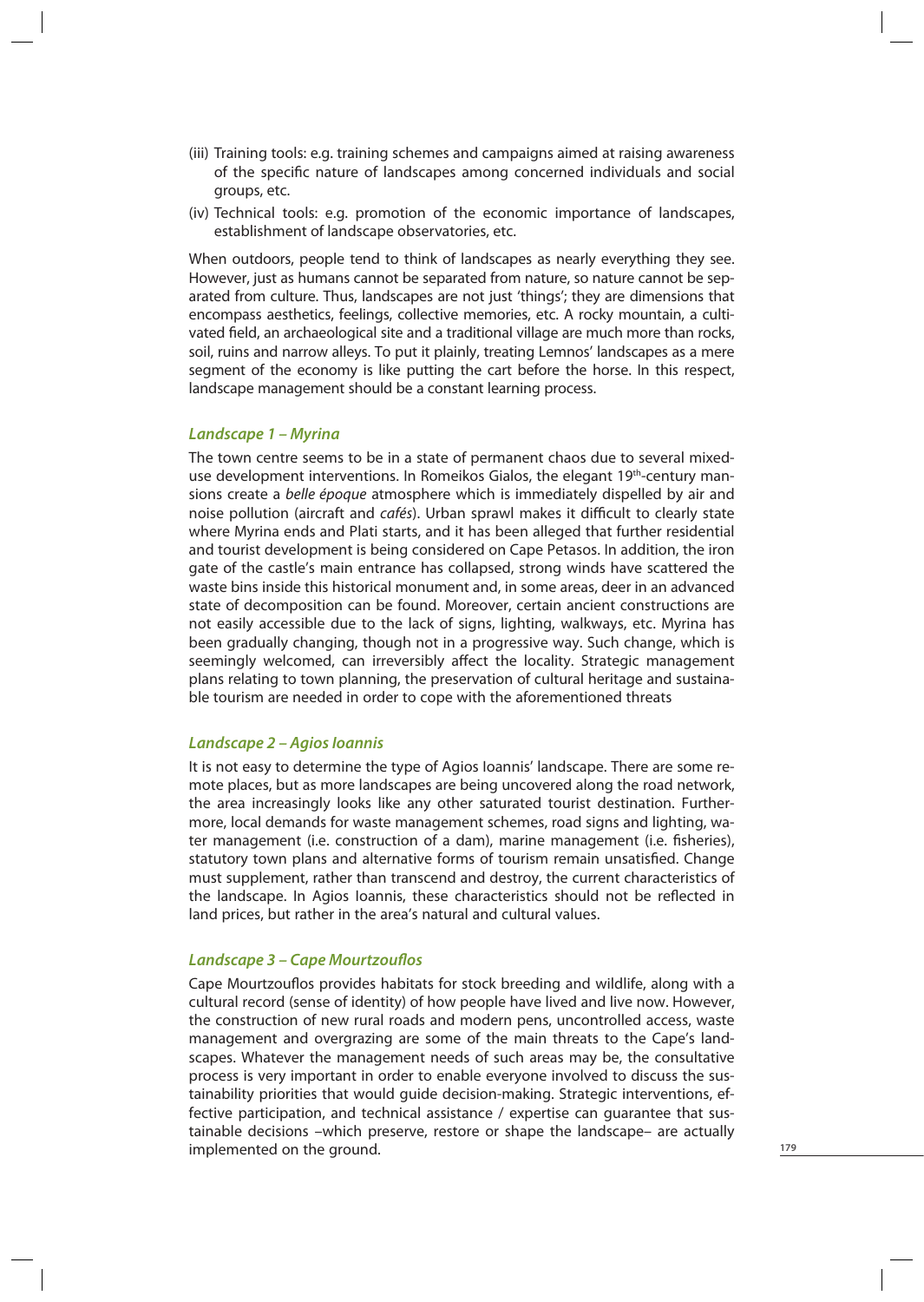#### *Landscape 4 – Ammothines*

Apart from its aesthetic worth, Ammothines maintains a range of ecosystems that support local flora and fauna. The main threats to the area relate to unrestricted access and the abandonment of traditional activities. Landscapes have been greatly overlooked in the sustainability discourse on Lemnos. The community wants the wilderness, scenery and geological features of the area to be protected from inappropriate development, yet the locals may also seem indifferent due to the mistaken belief that environmental –and landscape– protection can undermine their ability to sustain themselves and their families. Such conflicts arise from the lack of a set of robust criteria to evaluate landscape values and consider them as 'capital' rather than a 'luxury good'.



Fig. 3.27: The horse racing tradition is revived annually on St George's Day in Kalliopi, near Chortarolimni

## *Landscape 5 – Hephaestia*

Tigani Bay separates the two important archaeological sites of Hephaestia and Kaveiria. In Kaveiria, one can effortlessly visit the site (even when it is closed) by following a nearby track, whereas the deserted hotel complex seems to haunt the otherwise magnificent landscape of Hephaestia. Complex situations may present local communities with opportunities that could be turned into success stories. Culture is not only entertainment and leisure. The current focus in Hephaestia should lie on tourism, history and the local environment. Basically, Lemnos has a clear choice: invest in the potential that is embedded in its locality, or lose the chance to make its surroundings and economy rich and diverse, innovative and competitive, interesting and entertaining.

#### *Landscape 6 – Chortarolimni*

Although Greek insular wetlands cover less than 1% of the country's total land surface, their environmental values are extremely important. Sadly, some of them have been so irreversibly damaged that they will disappear in the future, and immediate action is required to save and protect those that can be saved. Chortarolimni is a brackish lake that dries out completely during the summer. Nearby Lake Alyki is covered in seawater, and when there is no water, both lakes form an extended salt meadow. The huge variety of habitats –reed-beds, wet meadows and agricultural land– adds to the diversity of these protected areas (i.e. Natura 2000). Land reclamation, construction works and pollution are some of the main threats to the area. The legislative framework is available, but lacks implementation and monitoring mechanisms.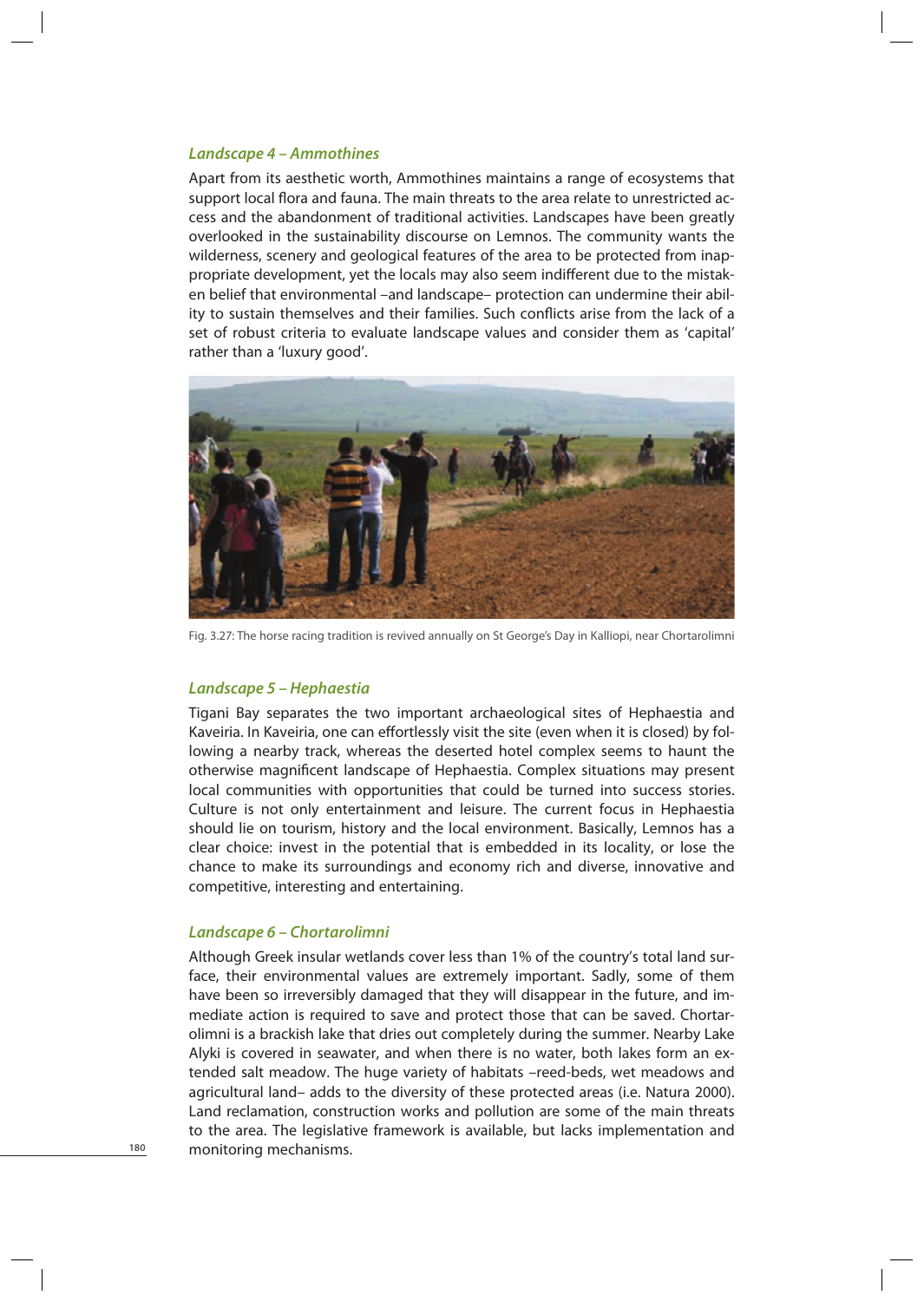#### *Landscape 7 – Poliochni*

Poliochni's various phases of architectural and cultural development, coupled with its Bouleuterion [parliament], justify the view that it was the first democratic society in antiquity. The local community of eastern Lemnos must realise that further development should simultaneously provide long-term employment and business opportunities (e.g stock raising, tourism, alternative energy schemes, etc.) and build on community values rather than adversely impacting on them. This includes protecting the landscapes from several threats that relate to the diversification of land use, the loss of agricultural areas, illegal hunting and potential tourism expansion that may cause noise, littering and the loss of scenic areas. Any other development pathway may lead to polluted coasts, damaged biotopes, deserted villages, landscapes without any special identity, places without local food and frequently without local people, not to mention an unfavourable macroeconomic environment.

#### *Landscape 8 – Pedino Bay*

Pedino Bay is surrounded by the villages of Agkariones, Nea Koutali, Neo Pedino, Palaio Pedino and Portianou. The traditional houses of the deserted village of Palaio Pedino are characteristic examples of North Aegean folk architecture, but it is questionable whether their cultural and aesthetic values have been sufficiently appreciated. Today, the fact that the Pedino Bay landscape has not remained untouched by the usual 'modern' interventions and 'innovative' constructions (e.g. urban sprawl, uncontrolled waste dumps and abandonment of traditional activities) is far from comforting. Such characteristics make the Bay's landscapes both pleasant and –at times– repulsive. Narrow development plans should be replaced by integrated approaches that will facilitate landscape management and ensure the long-term quality of the land for human use, the prevention or resolution of social conflicts related to land use, and the conservation of the natural environment.

# *Landscape 9 – Fakos Peninsula*

Lemnos has a vibrant agricultural and stock-breeding community. These traditional activities have created Fakos' beautiful scenery and shaped its landscapes. Yet, abandonment of traditional activities is likely to lead to the gradual transformation of these landscapes, since they are treated as commodities instead of key elements of the local environment and culture. Currently, it seems that whether further development must come at the expense of the local environment and culture is, sadly, up for discussion. Management strategies should therefore focus on the need to combine scientific knowledge with the values and aspirations of the community. However, a major hurdle preventing the sustainable management of the landscapes of Fakos, and Lemnos in general, is the confusion over the roles and responsibilities of the stakeholders involved.

#### *Landscape 10 – Panagia Kakaviotissa chapel*

In Mt Kakavos, weeds have invaded the once cultivated but now mostly abandoned cereal fields. Myrina's repository of liquid waste, located at the start of a footpath leading to the chapel of the Panagia Kakaviotissa, spoils the entire landscape. Nonetheless, this is a rare and inspiring area, which includes aesthetically pleasing landscapes. It also provides habitats for stock breeding and wildlife, and a cultural record of how people have exercised their religious duties. However, the paradox here relates to the fact that, from a certain viewpoint, human interventions are hard to spot, while from another, a disgraceful landfill site dominates the entire landscape. Mt Kakavos is a characteristic example of an unspoiled and sensitive landscape (steep slopes, prime agricultural land, monumentalised area, etc.) which is slowly being degraded by, inter alia, development sprawl and inadequate waste management.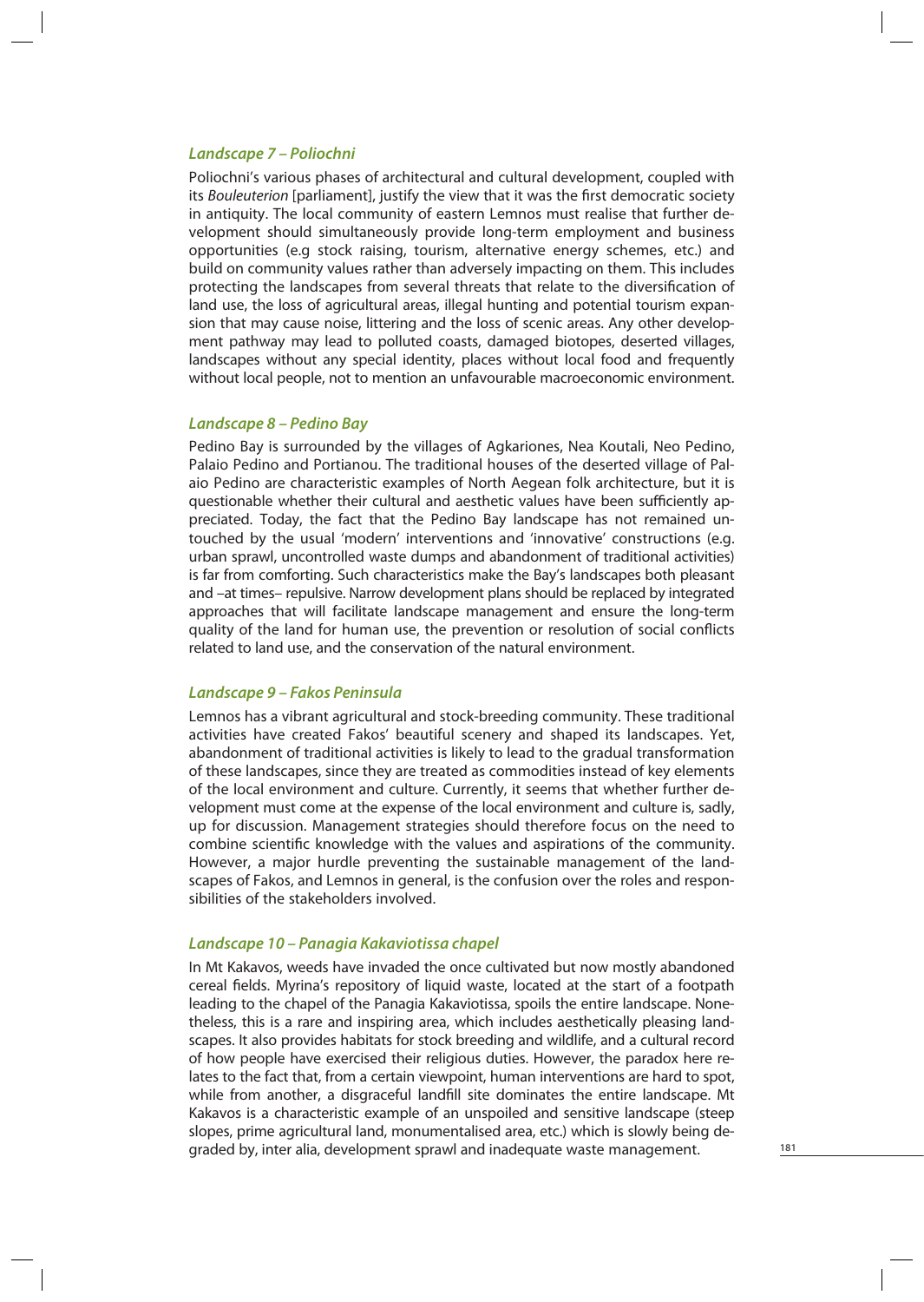

Fig. 3.28: Volcanic rock formations in Cape Farakla, northern Lemnos

# Interviews

The ambiguity of most landscape interpretations can reveal not only people's overlapping views, but also the preoccupation of many disciplines with the visible aspects of landscapes; the less obvious factors that form and explain landscapes can sometimes be overlooked. The previous points were supported by the views of the participants in the interview survey.

The majority of the interviewees stated that landscape is an area's natural and human environment, while some of them suggested that it is a complex and difficultto-define term. Further, most of the interviewees stated that Poliochni (... living in an area that has been inhabited for millennia is a kind of magic…) is the most characteristic landscape of Lemnos, with Chortarolimni (...fragile natural environment... with hidden exquisiteness…one of the largest insular wetlands in Greece…) being the second most cited landscape. Moreover, according to the interviewees, Lemnos' landscapes are changing because they  $[...]$  remain unappreciated  $[...]$  since  $[...]$  we have not realised that they are part of our surroundings, our culture […]. Nonetheless, the […] central government failed to form and implement sustainable regional development plans […] while […] the local authorities were incapable of successfully managing and allocating programmes and funds […] and thirdly […] the attitudes of the uninformed local community remained pessimistic and fatalistic […]. It follows then that […] increased participation, improved collaboration and consensus building […] could lead to […] the development of a common framework […] and ultimately to the […] implementation of sustainable landscape strategies […].

# **Conclusions**

Quality of life seems to be a straightforward term, since most people are likely to refer to simple things such as employment, security, health and a pollution-free environment: landscape is not usually included in it. Disagreements about quality of life start to emerge when we move from the general to a more specific –and rather fuzzy- vision of sustainability. Landscapes seem to fit into this category, since their contribution to sustainability is not always widely appreciated.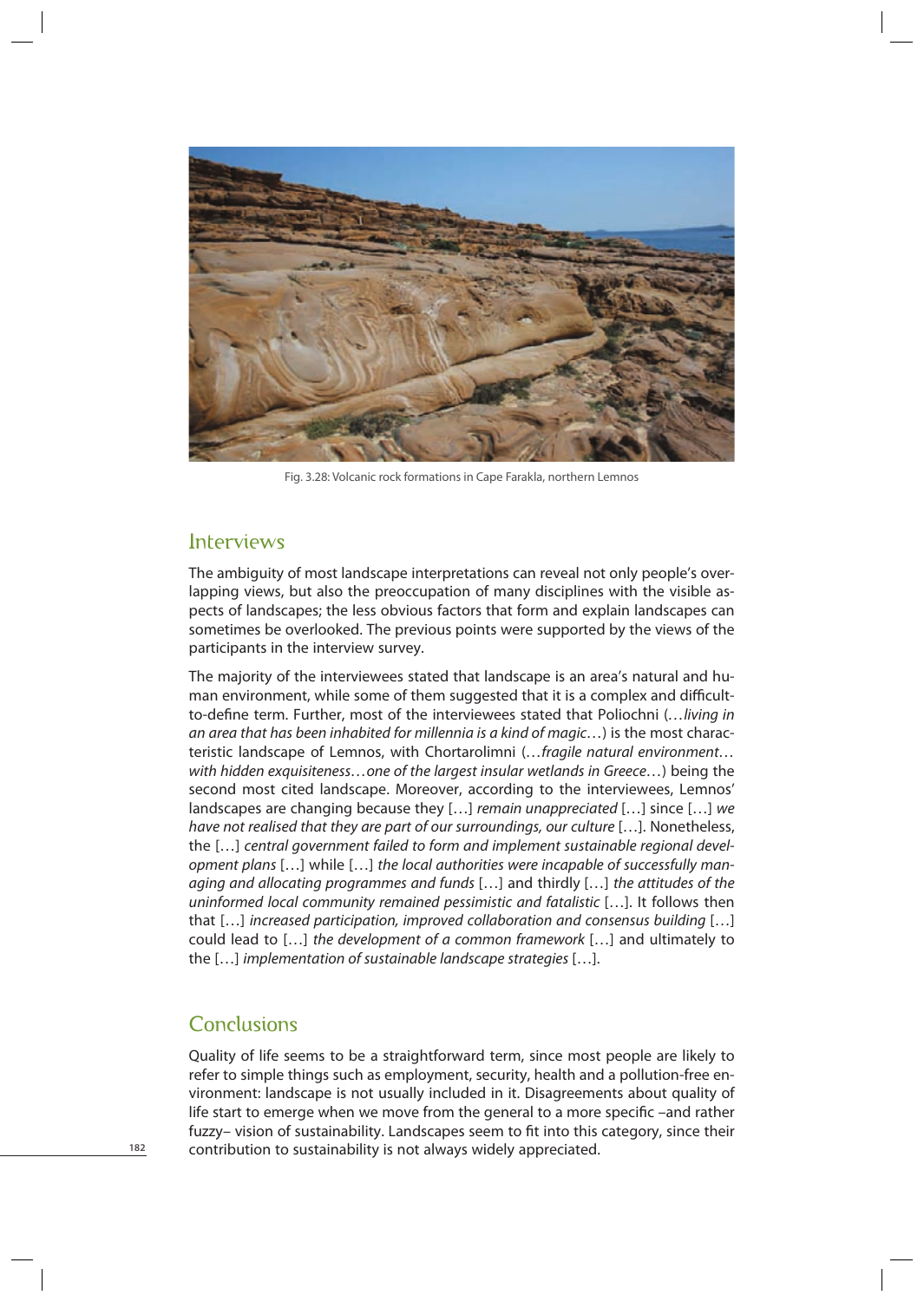Applying creative and innovative ideas to the development of remote areas –and border regions, in general– through capitalising on local natural and cultural heritage may provide a window of opportunity for sustainable regional development in these areas. However, any shift in the development path cannot be accomplished without winners and losers, which in turn can create obstacles to the necessary changes. The fundamental issue thus remains the same: how to integrate conflicting world views into practical and comprehensible decision-making.

The collapse of the pre-industrial economic system, the social upheavals of the early twentieth century, the abandonment of traditional activities and the lack of infrastructure are some of the most important factors in the underdevelopment of many Greek regions. This is also the case in insular Greece, where geographical isolation and fierce competition for tourists may be added to the previously noted factors. There were times, however, when Greek insular landscapes were so prominent precisely because of the way they harmoniously integrated the natural and human environment in the local context.

Of course, many Greek insular regions faced a socio-economic crisis in the twentieth century, which explains their current desire for change. Yet, change without vision will ultimately lead to nothing but a deterioration in the local environment, culture, social structures, settlements, productive activities, etc. The cases of Paros, Santorini, Skiathos and even Agios Efstratios can only make one wonder how their beautiful insular landscapes could have been altered with such levity. But landscapes are alive.

Recently, a shift in the development patterns of many Greek insular regions would indicate that local societies are seeking to adopt more sustainable forms of development which would allow them to protect their natural and cultural heritage while also experiencing a considerable increase in their real incomes. Sikinos and Sifnos are systematically promoting their inclusion in the European Natura 2000 network. Alonissos stands out for its National Marine Park, while Karpathos is becoming a well-known eco-tourist destination. Kimolos' impressive rock formations, Folegandros' folk architecture and Anafi 's walking green routes attract an increased number of tourists annually.

On Lemnos, nature inspired humans to decorate their mansions, to create legends and form dialects and songs, moulding an authentic cultural heritage and unique landscapes. Although the strong relationship between humans and nature is reflected in the island's landscapes, those same landscapes are slowly being degraded. Lemnos' distinct natural and cultural characteristics should be turned into levers for sustainable development. Any future intervention, as far as its landscapes are concerned, should have nature and local people (culture) at the forefront in order to promote a strong insular profile and cope efficiently with the so-called development deficit.

Recent socio-economic changes have created serious pressures and future challenges with regard to Greece's insular environmental reserves. Such problems are hindered by administrative inefficiency, ineffective communication and limited trans-disciplinary cooperation and public participation. Sustainability challenges do not fit neatly into either the natural or social sciences; they are complex, uncertain and inescapably both socio-cultural and environmental. As such, the sharing and coordination of thoughts, theories, conceptual frameworks and methodological approaches is essential, requiring increasingly elastic boundaries between sectors and disciplines; the question is how this is to be achieved. An integrated framework should introduce ways that can contribute to a holistic view of sustainability, establish common ground, and facilitate efficient cooperation that will enable different stakeholders to bridge diverse concepts, practices, methods and modes of communication.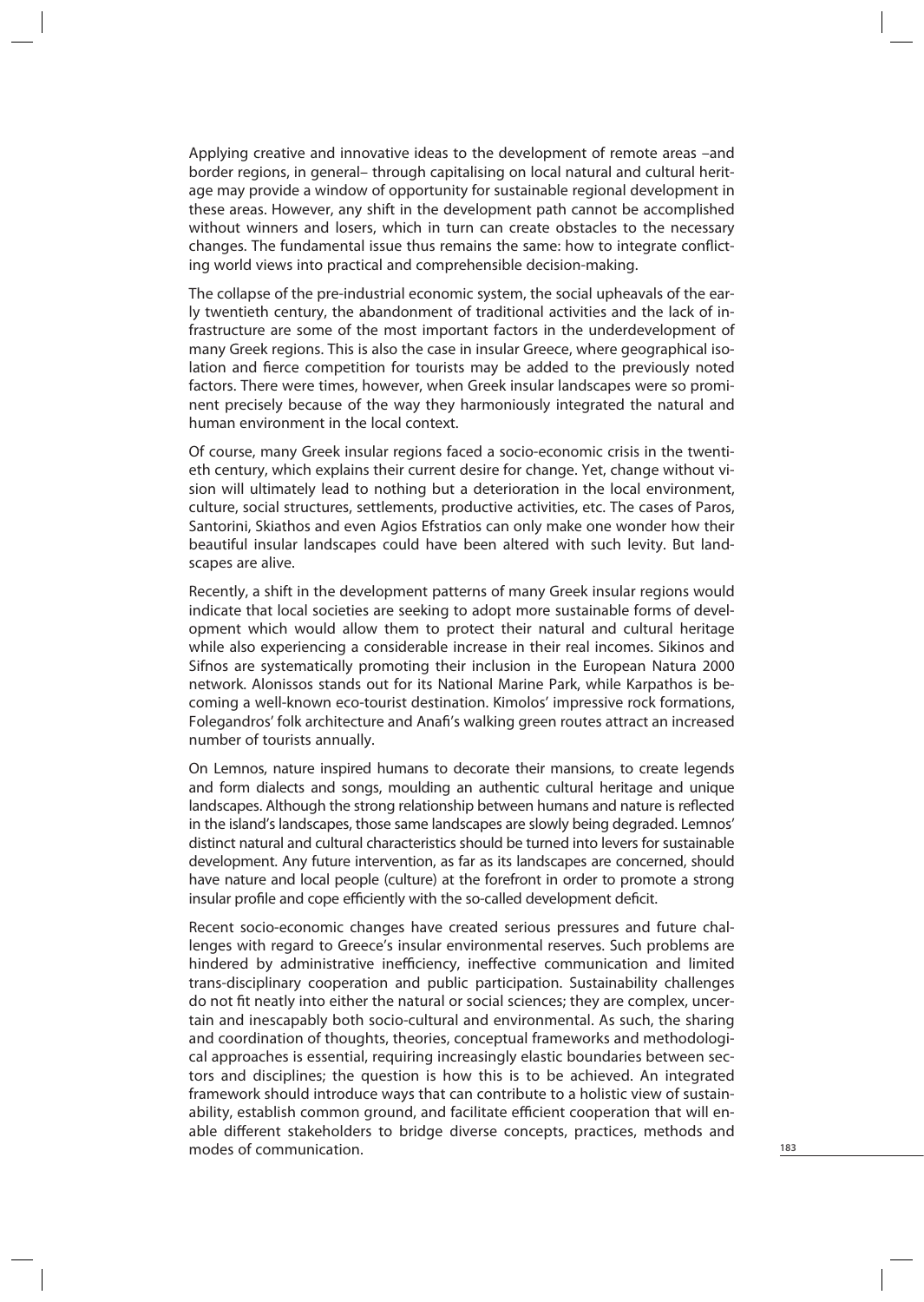

Fig. 3.29: Bournias Gulf, northern Lemnos, view from Mt Kakavos

## **References**

Arg. Moschidis Academic Association (2008), Getting to know my roots, Lemnos, Arg. Moschidis Academic Association.

Catsadorakis, G. and Paragamian, K. (2007), An inventory of the wetlands in the Aegean Islands – Identity, ecological status and threats, Athens, WWF Greece.

Council of Europe (2000), European Landscape Convention, Strasburg, CoE Treaty Series 176.

Dodouras, S., Papayannis, T. and Sorotou, A. (2009), In search for the Greek landscapes: current trends and future concerns, in Proceedings of the European IALE Conference, 12-16 July 2009, Salzburg, pp. 37-40.

European Commission (2003), Agriculture and the environment – Fact sheet, Brussels, EC, Directorate-General for Agriculture.

European Environment Agency (2010), Environmental topics – Land use (available at http://www.eea.europa.eu/themes/land use, accessed May 2010).

Eurostat (1999), Towards environmental pressure indicators for the EU, Luxemburg, Office for Official Publications of the European Communities.

Hemingway, S. (2003), Action plan for sustainable tourism in the Mediterranean, Sustainable Mediterranean, *31*, 4-5.

Jennings, S. (2004), Landscape sensitivity and tourism development, Journal of Sustainable Tourism 12 (*4*), 271-272.

Kazolis, C. (2006), Deeds of men, Myrina, Terra Lemnia.

Kazolis, C. (2009), Lemnos – A view to the North Aegean, Myrina, Terra Lemnia.

Lowry, H. (2004), Early Ottoman State, Athens, Papazisi.

Nisson Periplous (2009a), Architecture of light, Athens, ANEL.

Nisson Periplous (2009b), Isle-Lands, Athens, ANEL.

Nisson Periplous (2009c), Waves of flavour, Athens, ANEL.

NSSG (1930), Greek census, Athens, National Statistical Service of Greece.

NSSG (1964), Greek census 19<sup>th</sup> March 1961 – Volume Ι& ΙΙ, Athens, National Statistical Service of Greece.

NSSG (1978), Greek census 14<sup>th</sup> March 1971 – Volume Ι & ΙΙ, Athens, National Statistical Service of Greece.

NSSG (1994), Greek census 17<sup>th</sup> March 1991, Athens, National Statistical Service of Greece.

NSSG (2004), Greek census 18<sup>th</sup> March 2001, Athens, National Statistical Service of Greece.

Panitsa, M., Snogerup, B., Snogerup, S. and Tzanoudakis, D. (2003), Floristic investigation of Lemnos Island (NE Aegean area), Willdenowia, *33*, 79-105.

Pravlis, P. (2003), Lemnos – Images of life in Lemnos and Agios Efstratios, Athens, Ellinika Grammata.